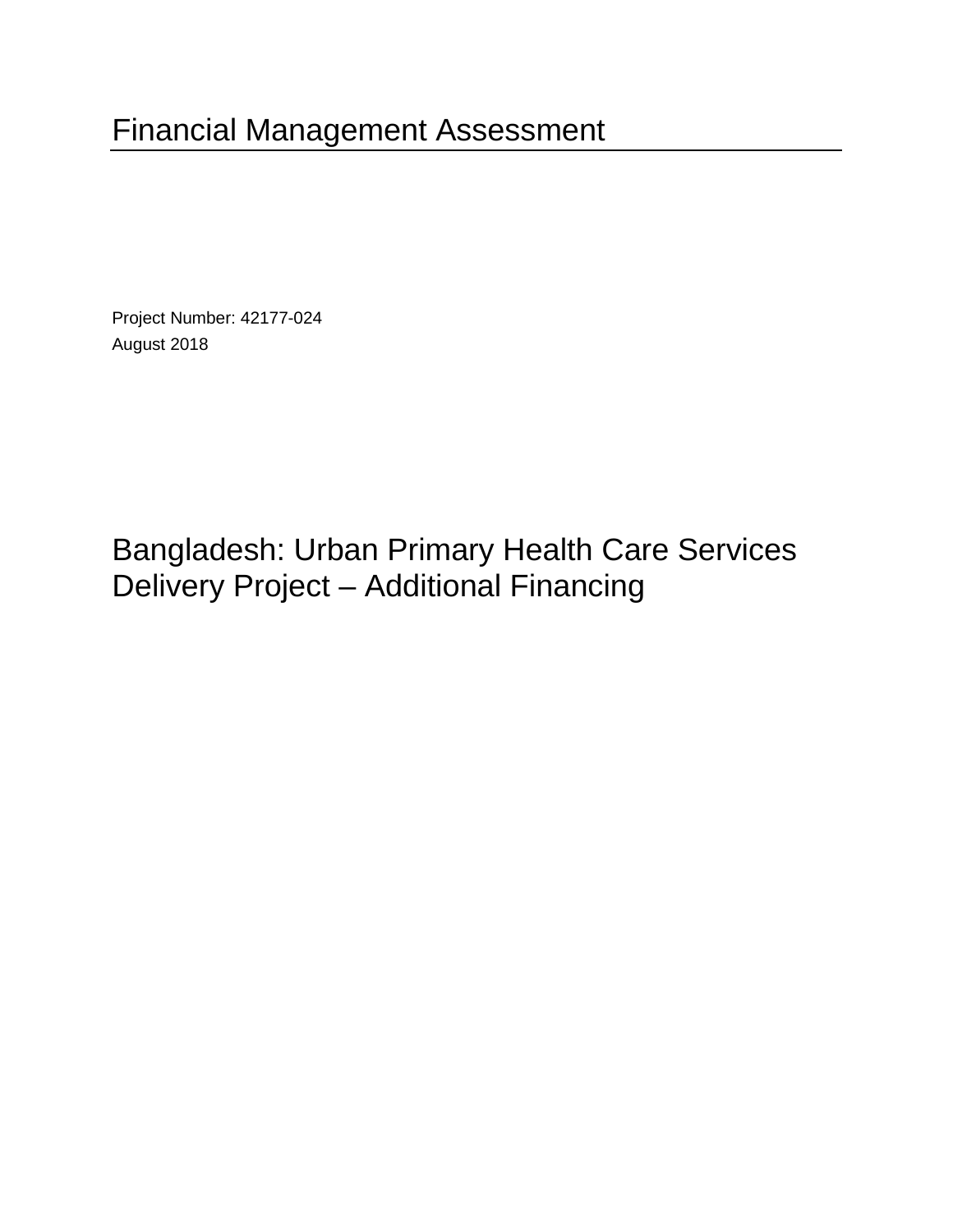### **CONTENTS**

|                | <b>EXECUTIVE SUMMARY</b>                                                                                                                                                      | 3                  |
|----------------|-------------------------------------------------------------------------------------------------------------------------------------------------------------------------------|--------------------|
| $\mathbf{I}$ . | <b>INTRODUCTION</b>                                                                                                                                                           | 1                  |
| II.            | <b>BRIEF PROJECT DESCRIPTION</b>                                                                                                                                              | 1                  |
| III.           | <b>COUNTRY AND SECTOR ISSUES</b>                                                                                                                                              | $\overline{2}$     |
| IV.            | PROJECT FINANCIAL MANAGEMENT SYSTEM                                                                                                                                           | 5                  |
|                | Local Government Division - Project Management Unit<br>А.<br>City Corporations and Municipalities - Project Implementation Units<br>В.<br>C.<br>Strengths<br>Weaknesses<br>D. | 5<br>9<br>10<br>10 |
| V.             | <b>RISK ASSESSMENT</b>                                                                                                                                                        | 11                 |
| VI.            | PROPOSED ACTION PLAN                                                                                                                                                          | 13                 |
| VII.           | <b>SUGGESTED COVENANTS</b>                                                                                                                                                    | 14                 |

## Page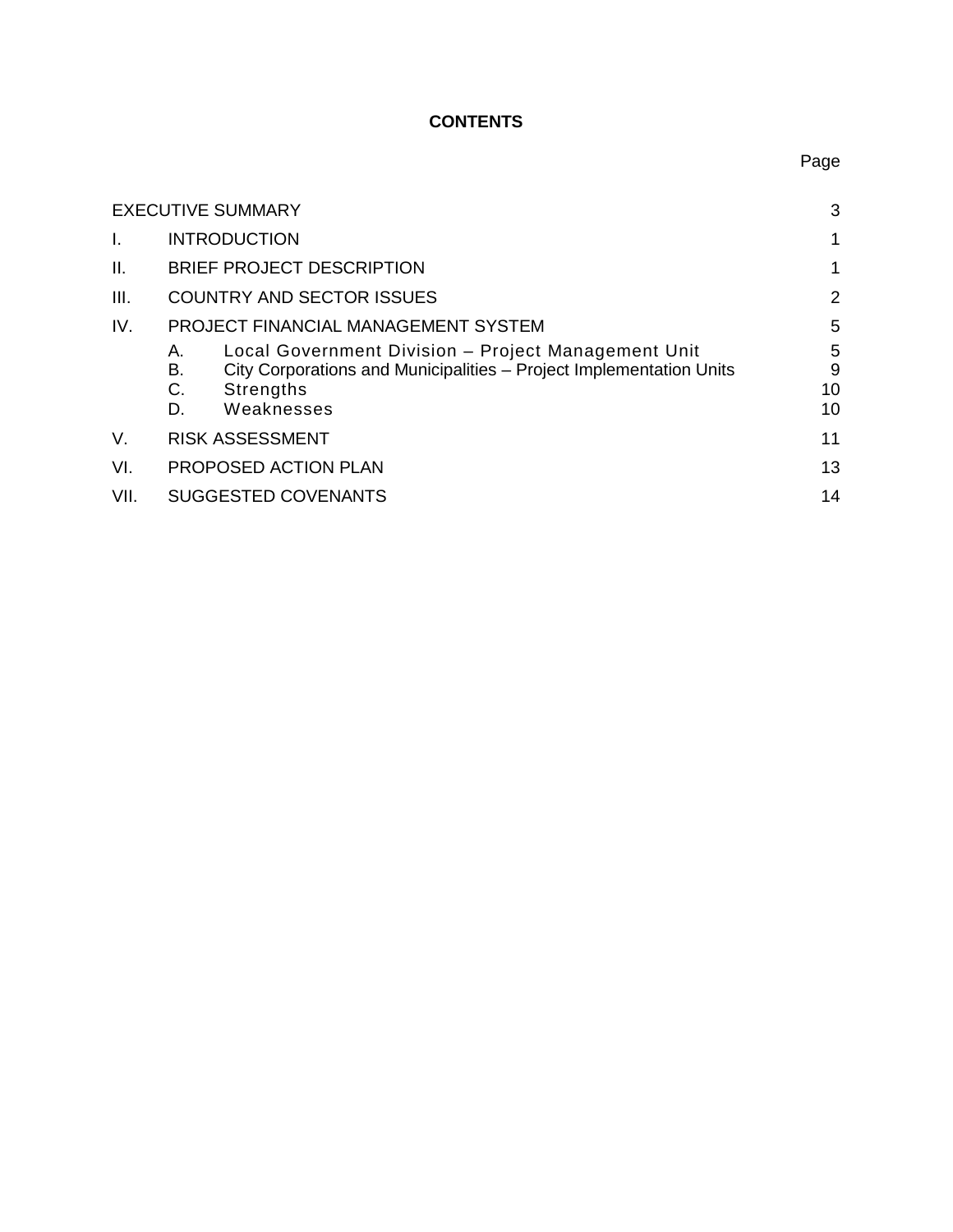#### **ABBREVIATIONS**

| ADB            |                          | Asian Development Bank                                           |
|----------------|--------------------------|------------------------------------------------------------------|
| <b>BFR</b>     | $\qquad \qquad$          | biennial fiduciary review                                        |
| CAG            | $\qquad \qquad -$        | <b>Comptroller and Auditor General</b>                           |
| <b>CGA</b>     | $\overline{\phantom{0}}$ | <b>Controller General of Accounts</b>                            |
| <b>FAPAD</b>   | $\overline{\phantom{m}}$ | Foreign Aided Project Audit Directorate                          |
| <b>FMA</b>     | $\qquad \qquad -$        | financial management assessment                                  |
| <b>FMAQ</b>    | $\qquad \qquad -$        | financial management assessment questionnaire                    |
| <b>FMM</b>     | $\overline{\phantom{0}}$ | financial management manual                                      |
| <b>IBAS</b>    | $-$                      | Integrated Budget and Accounting System                          |
| <b>LGD</b>     | $\overline{\phantom{0}}$ | <b>Local Government Division</b>                                 |
| <b>LGED</b>    | $-$                      | <b>Local Government Engineering Department</b>                   |
| <b>MOF</b>     | $\qquad \qquad -$        | Ministry of Finance                                              |
| <b>MOLGRDC</b> | $\qquad \qquad -$        | Ministry of Local Government, Rural Development and Cooperatives |
| <b>MTBF</b>    | $\overline{\phantom{0}}$ | medium-term budget framework                                     |
| <b>NPSC</b>    | $-$                      | <b>National Project Steering Committee</b>                       |
| <b>PAM</b>     | $\overline{\phantom{0}}$ | project administration manual                                    |
| <b>PANGO</b>   | $\qquad \qquad -$        | partnership area nongovernment organization                      |
| <b>PFM</b>     | $\overline{\phantom{0}}$ | public financial management                                      |
| <b>PHC</b>     | $\overline{\phantom{0}}$ | primary health care                                              |
| <b>PIU</b>     |                          |                                                                  |
|                | $\overline{\phantom{m}}$ | project implementation unit                                      |
| <b>PMU</b>     | $\qquad \qquad -$        | project management unit                                          |
| SFI            | $\qquad \qquad -$        | serious financial irregularity                                   |
| <b>SOE</b>     | $\overline{\phantom{0}}$ | statement of expenditure                                         |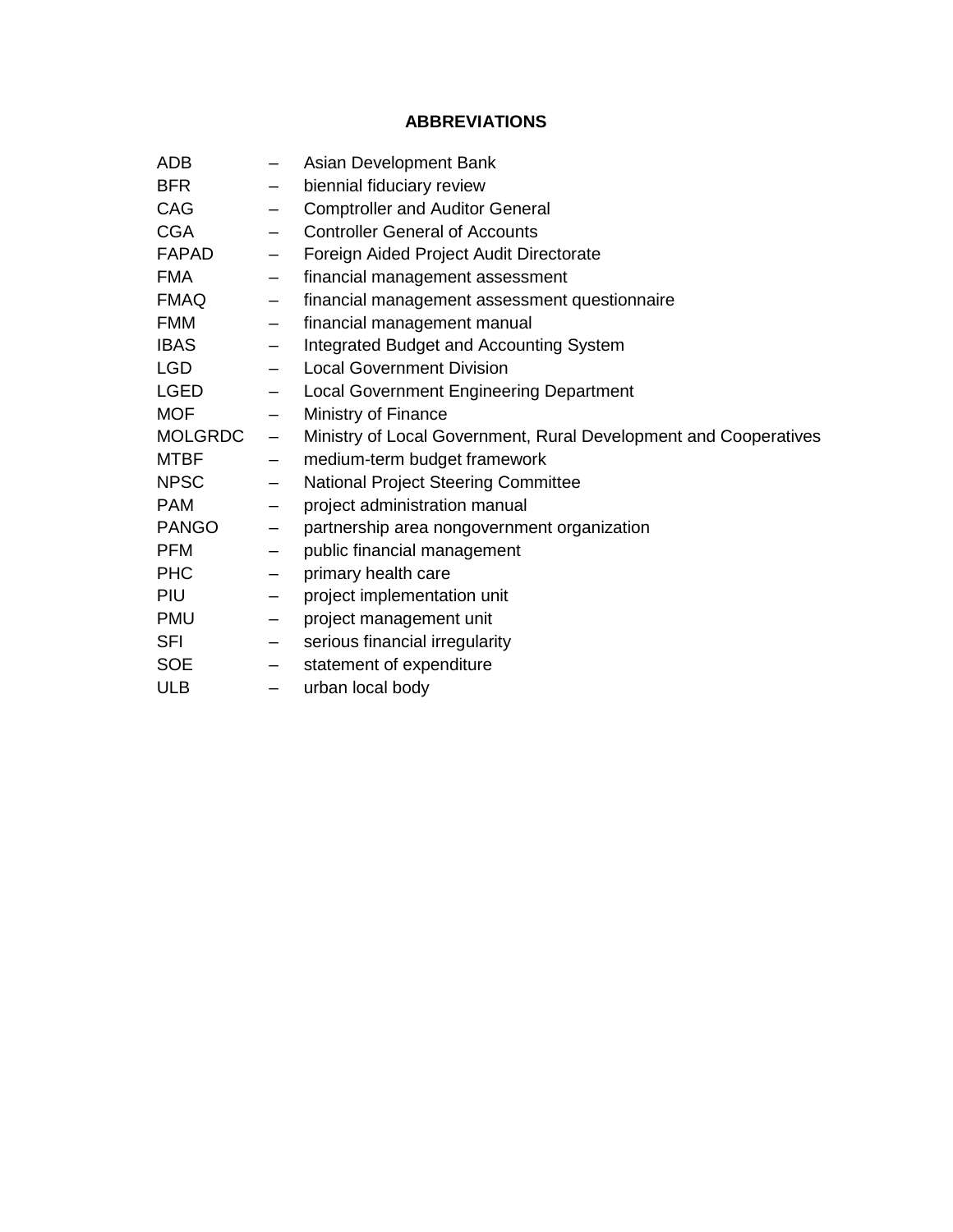#### **EXECUTIVE SUMMARY**

<span id="page-3-0"></span>The financial management assessment (FMA) has been prepared in accordance with the "Guideline for Financial Management and Analysis of Project" (2005),"Financial Due Diligence: A Methodology Note" (2009), and "Financial Management Assessment-Technical Guidance Note" (2015) of Asian Development Bank (ADB). The FMA was completed at the country-level, and for the Local Government Division (LGD) of the Ministry of Local Government, Rural Development and Cooperatives as the executing agency, and for urban local bodies (ULBs)—city corporations and municipalities—as implementing agencies using ADB's FMA Questionnaire. The purpose has been to assess the functioning of the financial management systems of the implementing agency/project management unit (PMU) established for the Urban Primary Health Care Services Delivery Project and newly involved ULBs.

The LGD is implementing the current project and will be responsible for overall management, supervision, and execution of the additional financing. The LGD has already established a PMU headed by a full-time project director. The project director is supported by deputy project directors and health program officers of city corporations and municipalities. The LGD has considerable experience in implementing donor-funded projects, including the ongoing ADB-supported Third Urban Governance Infrastructure Improvement Project.

The PMU will be responsible for all day-to-day management of the additional financing, which includes (i) preparing an overall project implementation plan and detailed work program, (ii) providing monitoring and guidance on the implementation of project works, (iii) conducting all tendering process and execution of contracts, (iv) preparing project progress reports and the project completion report, and (v) ensuring full compliance with ADB's safeguard policies.

Project implementation units located within city corporations and municipalities will be responsible for (i) project management and administration, (ii) technical support, (iii) providing health service and monitoring partnership agreement nongovernment organizations of respective partnership areas, and (iv) safeguards compliance.

The financial management, internal control, and risk assessment of the additional financing of Urban Primary Health Care Services Delivery Project focuses on two levels—inherent risk and control risk. The overall risk assessment for the additional financing period is *moderate* (premitigation).

Key risks identified are (i) shortage of financial staff in the PMU, (ii) some gaps in the financial management skills of the existing finance staff in the PMU and PIUs, (iii) bank reconciliations are not carried on a monthly basis by the PMU, (iv) weak internal audit, and (v) the PMU and PIUs face challenges in undertaking comprehensive monthly and quarterly financial reporting.

Despite the risks, the financial management arrangement is deemed satisfactory due to dedicated staff with long experience in relevant project management. In addition, it is proposed that one senior accounts officer, one accounts officer, three accountants, and a financial management consultant is engaged as well as the biennial fiduciary review be undertaken to provide continued support during the additional financing period. The proposed mitigation actions include:

- (i) ensuring Tally accounting software is used throughout the project period;
- (ii) recruiting additional financial staff and a financial management consultant for the PMU and project implementation units;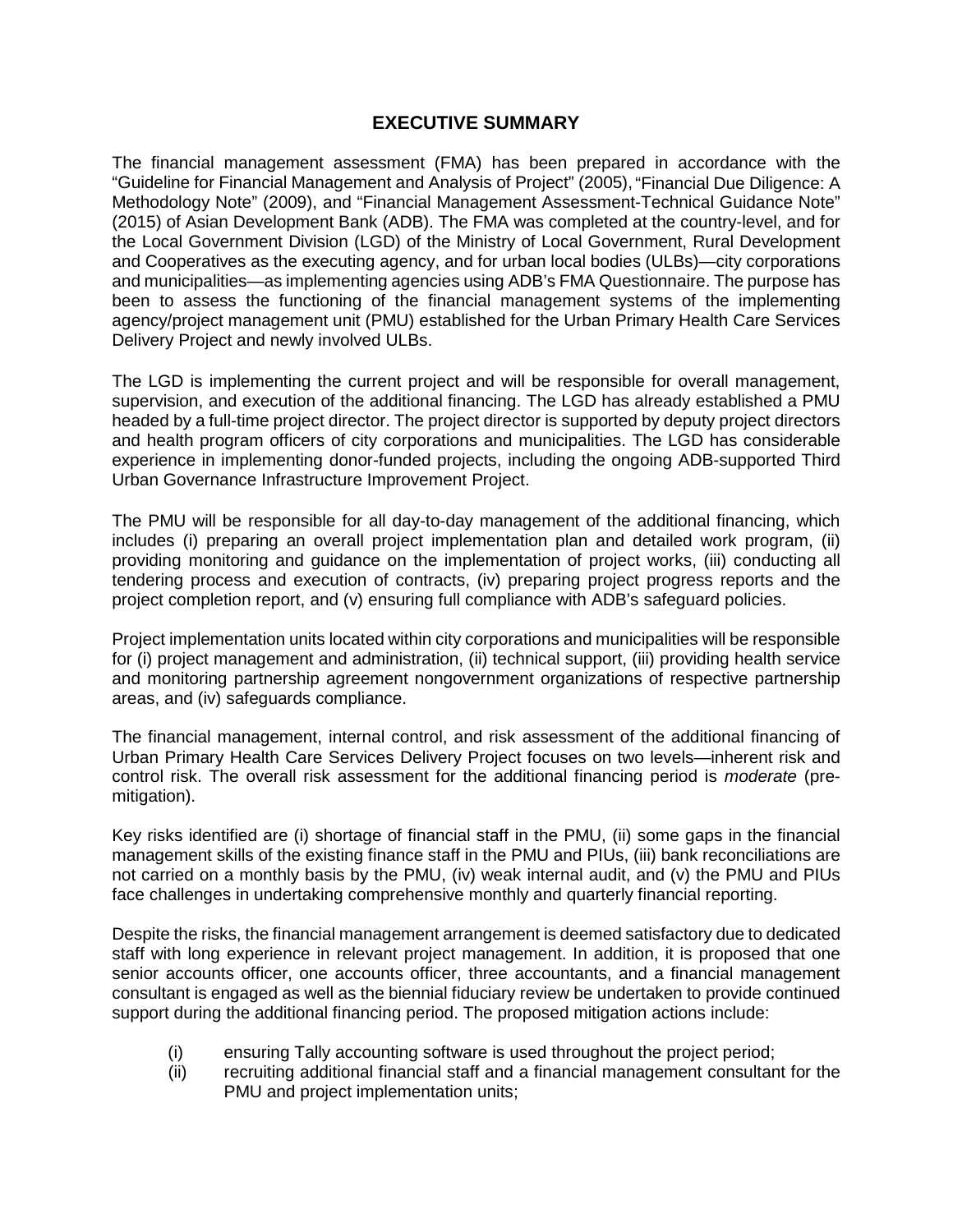- (iii) providing training on Tally accounting software, financial management, and ADB's procurement, financial management and disbursement procedures to existing and new ULBs, PMU, and partnership agreement nongovernment organizations;
- (iv) conducting biennial fiduciary reviews of the project;<br>(v) conducting timely reporting through quarterly final
- conducting timely reporting through quarterly financial and physical progress reports as well as well as ensuring monthly bank reconciliations; and
- (vi) settling audit observations of the ongoing project.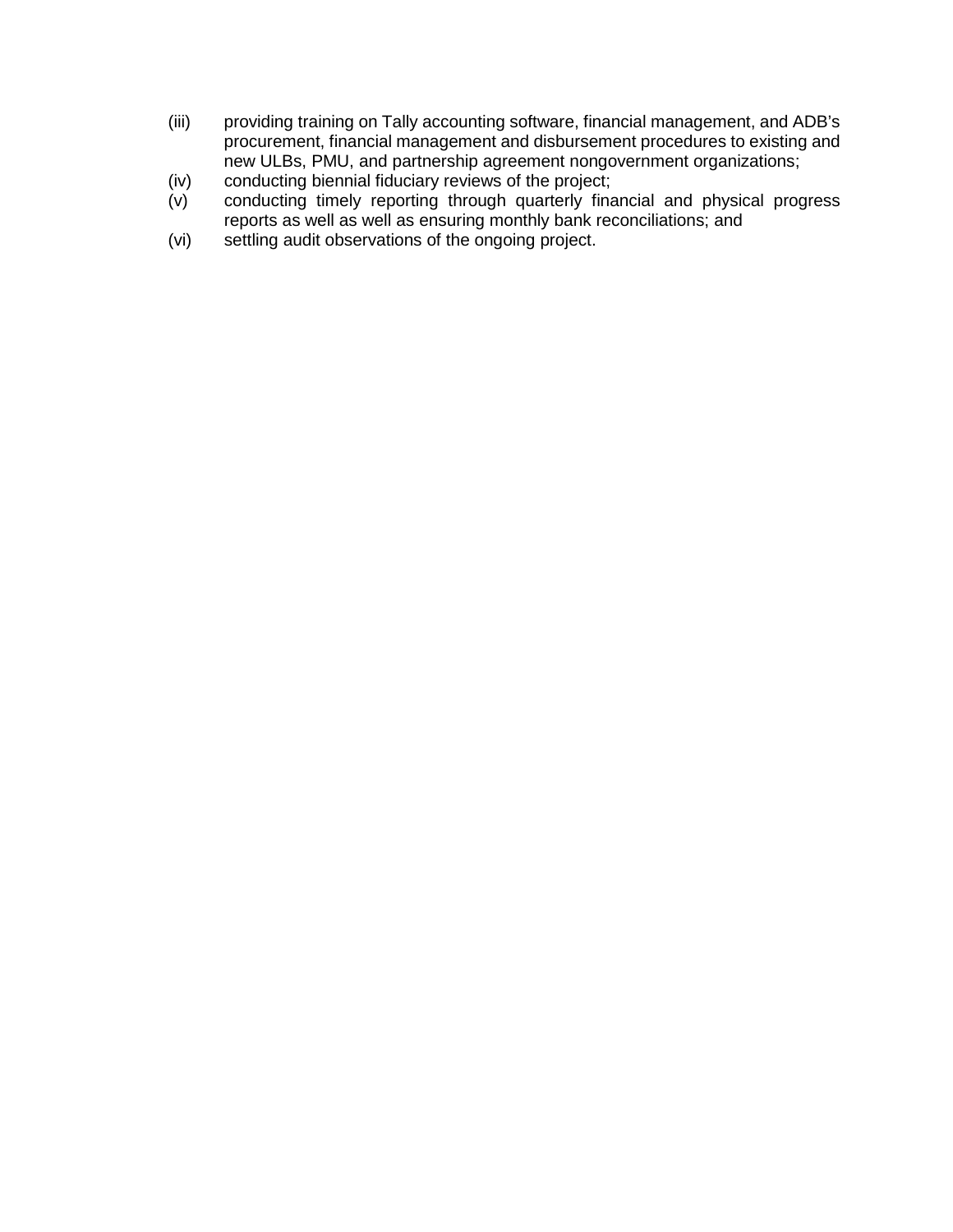#### <span id="page-5-0"></span>**I. INTRODUCTION**

1. The financial management assessment (FMA) has been conducted in April–June 2017 in accordance with the "Guideline for Financial Management and Analysis of Project" (2005), "Financial Due Diligence: A Methodology Note" (2009), and "Financial Management Assessment-Technical Guidance Note" (2015) of Asian Development Bank (ADB). [1](#page-5-2) The FMA was completed at the country-level, and for the Local Government Division (LGD) as the executing agency, and urban local bodies (ULBs) as implementing agencies using ADB's FMA Questionnaire (FMAQ). The filled-in FMAQ is annexed to this report. Updates were incorporated to the FMA in July 2018 taking into consideration actions taken by the PMU/LGD to address originally identified financial management risks, including update of Tally software service contract, update of financial management manual (FMM), and settlement of major audit observations; in addition to substitution of selected implementing agencies.

2. The project management unit (PMU) will be placed at the LGD in its role as the executing agency, while city corporations and municipalities in their role as implementing agencies will have project implementation units (PIUs).

3. The FMA focuses on budgeting, staffing, accounting policies and procedures, internal controls, fund flows, financial reporting and monitoring, and internal and external audit. It draws on the experience gained from the ongoing Urban Primary Health Care Services Delivery Project, Urban Public and Environmental Health Sector Development Program (program loan), and the midterm review of the Urban Primary Health Care Services Delivery Project. [2](#page-5-3) These reference documents provide lessons learned from projects implemented by the LGD and identify areas for strengthening financial management as well as overall sector practices. The application of the FMAQ considers responses by the LGD, Local Government Engineering Department (LGED), city corporations and municipalities, as well as recent ADB country and sector-level experiences.

#### <span id="page-5-1"></span>**II. BRIEF PROJECT DESCRIPTION**

4. The proposed additional financing aims to strengthen and expand the ongoing third phase of the Urban Primary Health Care Services Delivery Project. It will build on the existing partnership with the LGD, under the Ministry of Local Government, Rural Development and Cooperatives (MOLGRDC), to strengthen and scale up provision of primary health care (PHC) services in urban areas, especially for the poor and vulnerable, and to address gaps in institutions and capacity for sustainable delivery of PHC services. It is proposed that one new city corporation and 10 new municipalities will be included in the project, and total partnership areas will increase from the existing 25 to 45.

5. The impact will be improved health, nutrition, and family planning status of the urban population, particularly the poor, women, and children aligned with the government's National

<span id="page-5-2"></span> $\overline{a}$ <sup>1</sup> ADB. 2005. *Financial Management and Analysis of Projects.* Manila; ADB. 2009. *Due Diligence: A Methodology Note.* Manila; and ADB. 2015. *Financial Management Assessment – Financial Management Technical Guidance* 

<span id="page-5-3"></span><sup>&</sup>lt;sup>2</sup> ADB. 2012. *Report and Recommendation of the President to the Board of Directors: Proposed Loan, Technical Assistance Grant, and Administration of Grant to the People's Republic of Bangladesh for the Urban Primary Health Care Services Delivery Project.* Manila; ADB. 2009. *Report and Recommendation of the President to the Board of Directors: Proposed Sector Development Program Loans and Technical Assistance Grant to the People's Republic of Bangladesh for the Urban Public and Environmental Health Sector Development Program.* Manila; and ADB. 2016. *Midterm Review of Urban Primary Health Care Services Delivery Project. Final Report of Independent Review Team.*  Manila.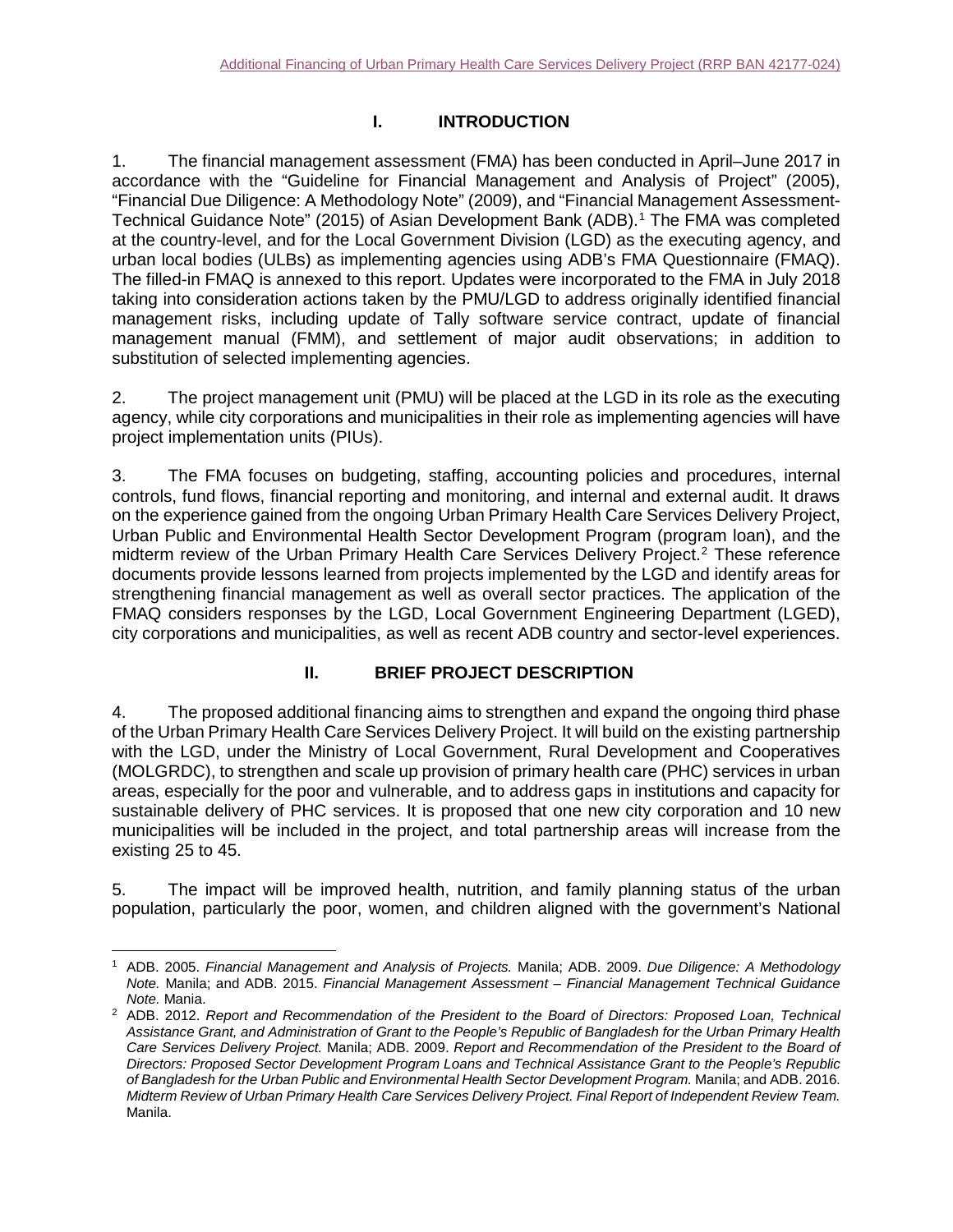Urban Health Strategy (2014). The outcome will be sustainable, good quality urban PHC services provided in the project areas that target the poor and the needs of women and children. This will be achieved through the following three outputs:

- (i) Output 1: Institutional governance and local government capacity to deliver urban PHC services sustainably strengthened;
- (ii) Output 2: Accessibility, quality, and utilization of urban PHC services (with a focus on the poor, women and children) implemented through public–private partnerships; and
- (iii) Output 3: Effective support for decentralized project management provided.

6. The LGD will be the executing agency of the proposed project. The ULBs, city corporations, and municipalities will be the implementing agencies in their respective project areas.

7. A PMU under the LGD, headed by a full-time project director, will provide the required technical, administrative, and logistical support for project implementation. The project director will be at least a deputy secretary-level officer, preferably at the joint secretary-level, and will have project management experience, preferably related to the health sector.

8. An interministerial National Project Steering Committee (NPSC), established in the previous project and chaired by the secretary of the LGD, will oversee project implementation. The NPSC will meet no less than twice a year. A project coordination committee in the LGD established in the previous project and chaired by the director general of the Monitoring, Inspection and Evaluation, as chief project coordinator—will meet quarterly to review project progress and implementation issues. The project coordination committee further comprises the chief health officers of ULBs, representatives from the Ministry of Health and Family Welfare, project director and deputy project directors of Urban Primary Health Care Services Delivery Project, and project managers of partnership area nongovernment organizations (PANGOs). The chief project coordinator will supervise the project director.

9. The LGED under the LGD will be responsible for implementing the construction program of the project. Accountability of the LGED will be ensured through a memorandum of understanding between the project and the LGED, which will include results-based payment and delivery.

### <span id="page-6-0"></span>**III. COUNTRY AND SECTOR ISSUES**

10. **Country-level financial management.** The country-level public financial management (PFM) system has been assessed based on the most recent PFM assessment report prepared for Bangladesh, which is a public expenditure and financial accountability assessment.<sup>[3](#page-6-1)</sup> It has been conducted by the government in 2016 with the support of the World Bank. The table below provides a component-level summary.

<span id="page-6-1"></span> $\overline{a}$ <sup>3</sup> Government of Bangladesh. 2016. *Public Expenditure and Financial Accountability, Public Financial Management Performance Report*. Dhaka.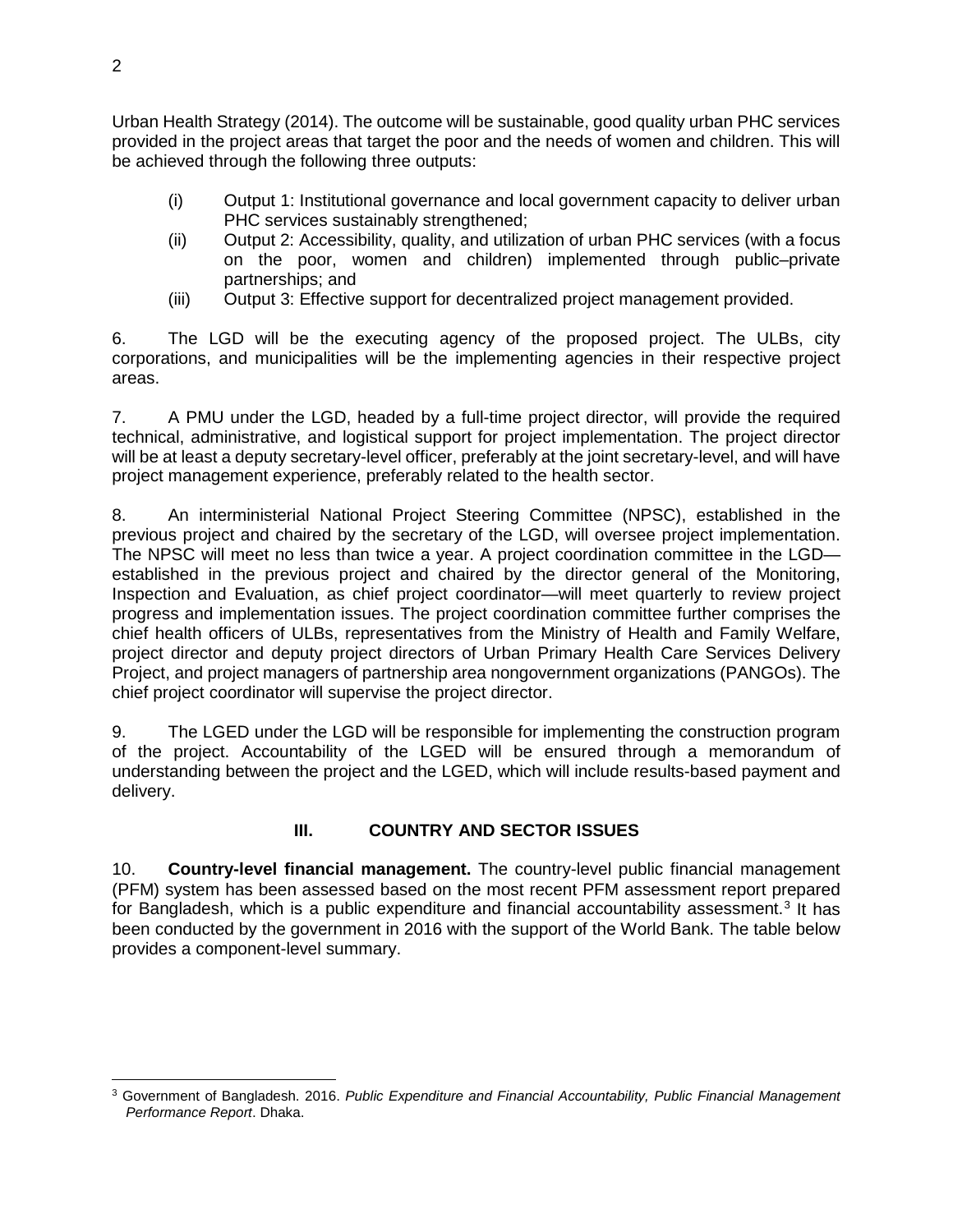| <b>SL</b>      | <b>PFM Performance Dimension</b>               | <b>Calculated</b><br><b>Ratings</b> | <b>Risk Rating</b> |
|----------------|------------------------------------------------|-------------------------------------|--------------------|
|                | Budget reliability                             |                                     | Substantial        |
| 2              | Transparency of public finances                | С                                   | Substantial        |
| 3              | Management of assets and liabilities           | D                                   | High               |
| $\overline{4}$ | Policy-based fiscal strategy and budgeting     | C                                   | Substantial        |
| 5              | Predictability and control in budget execution | B                                   | Moderate           |
| 6              | Accounting and reporting                       | C                                   | Substantial        |
| 7              | External scrutiny and audit                    | D                                   | High               |
|                | <b>Overall risk</b>                            |                                     | <b>Substantial</b> |

**Table 1: Public Expenditure and Financial Accountability Assessment (2016)**

PFM = public financial management.

Note: Calculated as an average based on quantification of the PEFA PI-level scores for each dimension using the following conversion:  $A = 4$ ,  $B + = 3.5$ ,  $B = 3$ ,  $C + = 2.5$ ,  $C = 2$ ,  $D + = 1.5$ , and  $D = 1$ .

Source: Government of Bangladesh. 2016. *Public Expenditure and Financial Accountability, Public Financial Management Performance Report*. Dhaka.

11. The table shows that substantial risks exist. The highest risks are 'management of assets and liabilities' and 'external scrutiny', while the lowest risks relate to 'predictability and control in budget execution'. Some of the risks are not applicable at the project level. The Government of Bangladesh's current PFM strategy aims to reduce the risks at the country-level in various areas.<sup>[4](#page-7-0)</sup>

12. **Medium-term budget framework.** The government's medium-term budget framework (MTBF) provides linkages between overall strategic objectives in relation to policies and resource allocations, and between resource allocations and performance. It specifically seeks to integrate, in a phased manner, the development and nondevelopment (revenue) budgets, and thus helps to establish more consistency between policy, planning, and budgeting. The MTBF was initially introduced in 2007–2008 with 10 ministries and has since been extended to all 61 line ministries, divisions, and institutions. While the MTBF approach was well-received by line ministries, budgeting remains incremental, which leads to limited resources being stretched. Also, there continues to be two parallel budgets. The MTBF approach has furthermore helped to highlight the ineffectiveness of financial management functions in line ministries, where no single entity is charged with budget management and oversight. The main PFM reform project supporting the Finance Division of the Ministry of Finance (MOF) and line ministries from 2009–2014 *"had very limited success in "strengthening and modernizing budget management institutions".* [5](#page-7-1) Although new institutional arrangements were designed and partly implemented (budget management wings, budget working groups, and budget management committees), these were not sustainable as they mainly performed budget preparation tasks, while budget monitoring and execution control had low priority.

13. **Annual budget formulation.** Both the nondevelopment and development budgets are approved by the Parliament. For development budgeting, the process entails the preparation of

 $\overline{a}$ <sup>4</sup> Government of Bangladesh. 2016. *Public Financial Management Reform Strategy, 2016–2021*. Dhaka.

<span id="page-7-1"></span><span id="page-7-0"></span><sup>5</sup> World Bank. 2015. *Implementation Completion and Results Report, Deepening MTBF and Strengthening Financial Accountability Project*. Report No. ICR00002545, p. 21. Washington, DC. The multi-donor-funded and World Bankmanaged Strengthening Public Expenditure Management Program, Project A – Deepening MTBF and Strengthening Financial Accountability.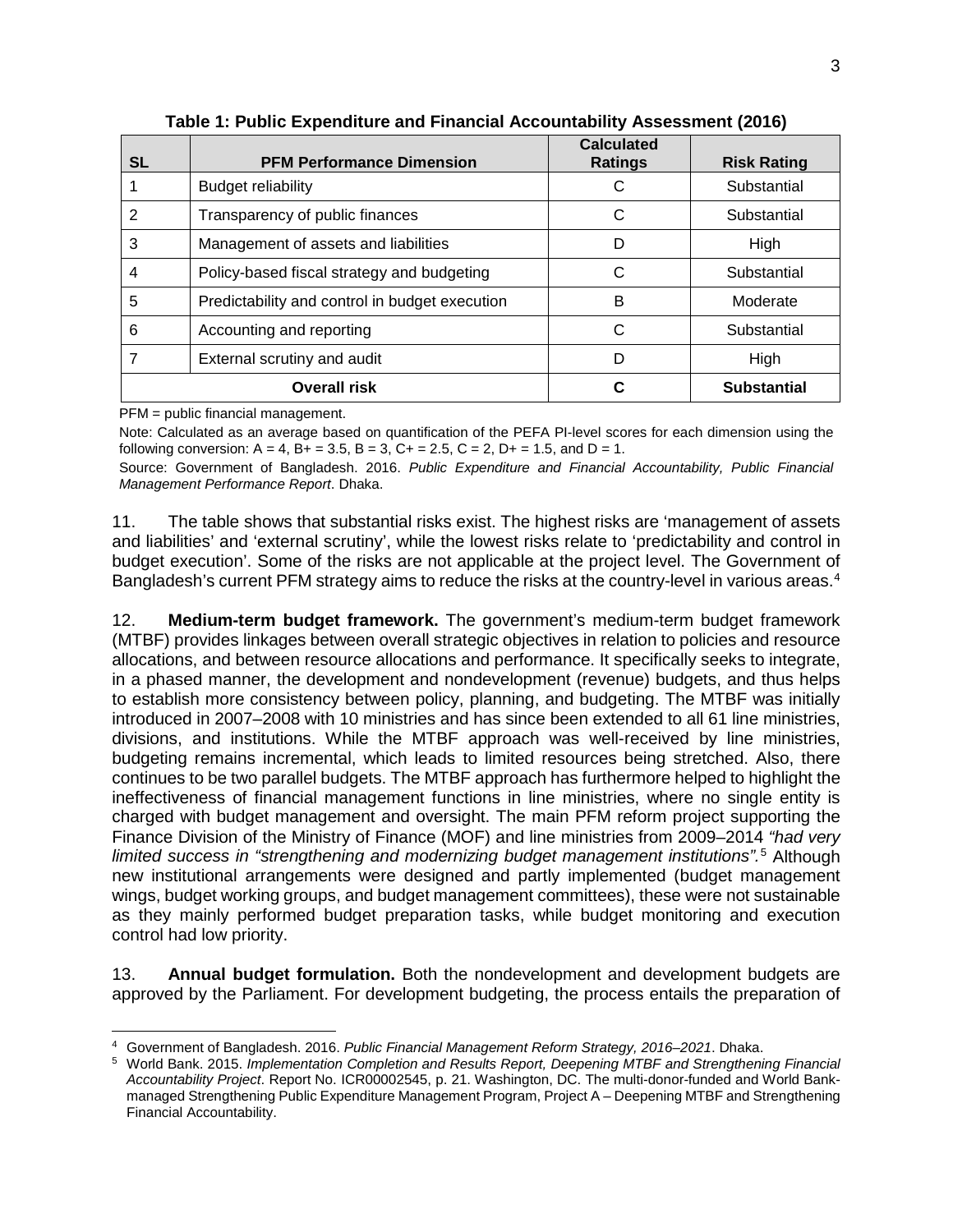an annual development program by each ministry and specific executing agencies. A programming committee is constituted in the Planning Commission with the participation of the Finance Division, Economic Relations and Implementation Division, and Monitoring and Evaluation Division. The committee undertakes a review of the annual development plan. The nondevelopment budget is formulated by the MOF based on the budget proposals submitted by line ministries following the annual budget call (circulars no. 1 and no. 2). Both the nondevelopment and the development budgets are used to finance recurrent or revenue expenditure as well as capital expenditures. Expenditure control rests with the secretary who acts as the principal accounting officer of his ministry/division, its attached departments and subordinate offices with respect to receipts and expenditures incurred from the budget controlled by the ministry/division.

14. **Accounting and internal control.** In addition to the operation of the Integrated Budget and Accounting System (IBAS)++, key functions of the Controller General of Accounts (CGA) are accounting, internal control and payment possessing, and pre-audit of government funds. It has accounting offices for all ministries at the divisional, district, and upazila levels. In addition, the CGA is responsible for preparation of monthly, finance, and appropriation accounts (yearly accounts). The accounting standards do not yet comply fully with the cash basis International Public Sector Accounting Standards due to a delay in the preparation of accounts, lack of accuracy of data, and reconciliation and delay of financial information from the various selfaccounting entities. [6](#page-8-0) The introduction of new Budget and Accounting Classification System codes aim to overcome this challenge.<sup>[7](#page-8-1)</sup> In addition, the government, through its PFM reform strategy, is taking several steps to address weaknesses, including the comprehensiveness of financial statement and to improve reconciliation as well as the quality of financial statements. Internal controls are essentially similar for the development and nondevelopment budgets, although there are some exceptions about delegation of power and release of funds. The development budget has more flexibility than the nondevelopment budget.

15. **Financial reporting.** There are some delays in the CGA's preparation of monthly reports and, especially, for the annual accounts. This adversely affects the subsequent external audit of the accounts undertaken by the Comptroller and Auditor General (CAG). The delays are, among other things, caused by the reconciliation process between IBAS++ records and the manual accounts kept by ministries and agencies. Furthermore, budget variance reports with explanation of deviations between planned and actual spending are rarely prepared.

16. **Internal audit.** Ministries and agencies have appointed internal auditors who are to assess compliance with the governments' General Financial Rules. An internal audit manual was issued in 2005 to guide the work of internal auditors, but the internal audit functions generally lack capacity and staff. Also, no internal audit reports are issued and hence no management responses are prepared.

<span id="page-8-0"></span> $\overline{a}$ <sup>6</sup> Bangladesh Railway, Defense, Roads and Highways Department; Public Works Department; Forest Department; Postal Department; Public Health Engineering Department; and Telecom Department.

<span id="page-8-1"></span> $7$  The Budget and Accounting Classification System will facilitate more accurate financial transactions and recording as well as enhanced transparency through full-detail reporting and compatibility of classification as consistent with the international standard external reporting according to the Government Finance Statistics, International Public Sector Accounting Standards, and Classification of the Functions of Government. The new classification is maintained in IBAS++, which is a centralized internet- and oracle-based software that enables budget preparation, budget distribution in field-level offices, funds release, re-appropriations, and payment processing through electronic fund transfer and automated reconciliations.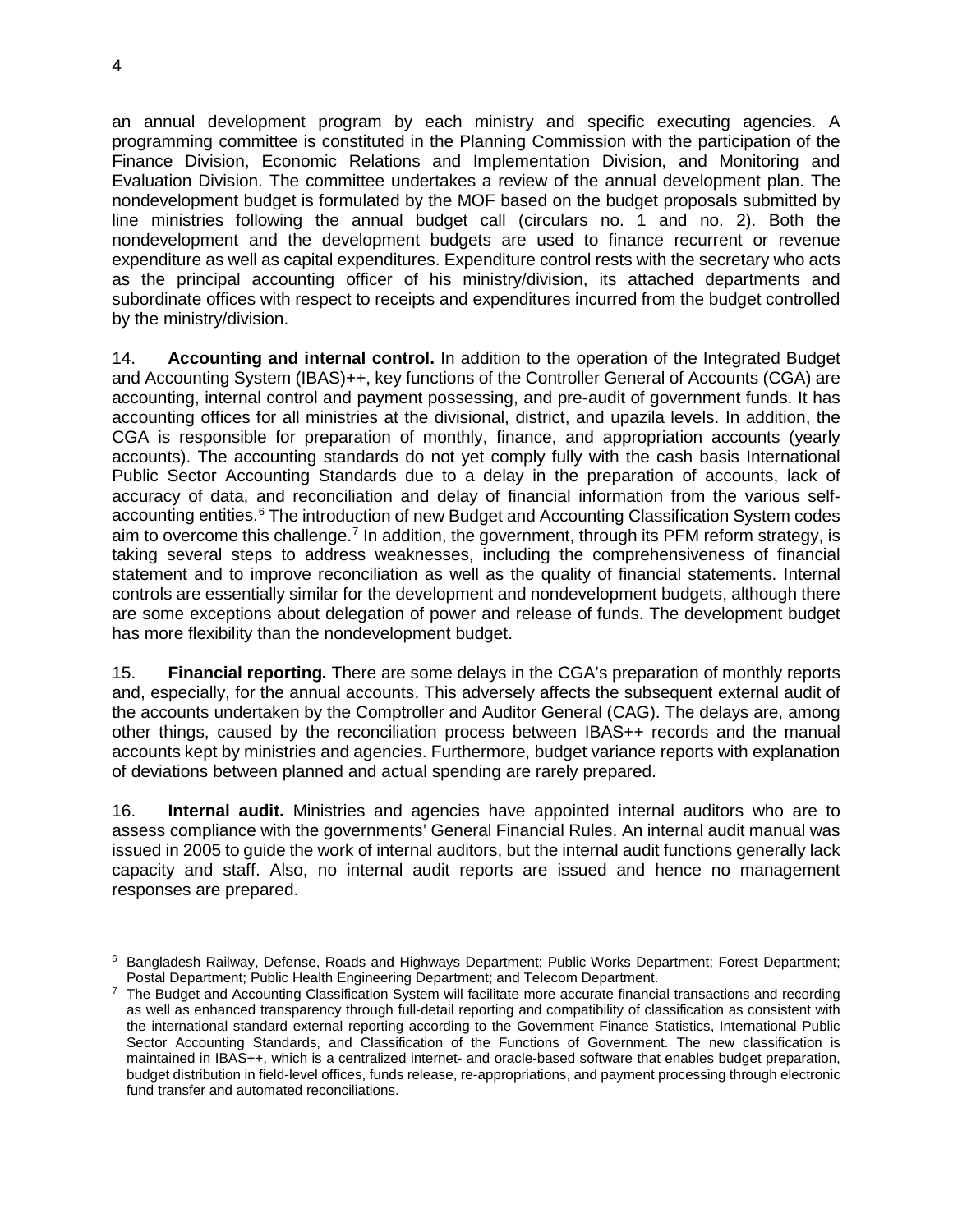17. **External audit.** The CAG is responsible for auditing receipts and spending, and to ascertain whether expenditures have yielded value-for-money, in government offices, public bodies, and statutory organizations. External audit is undertaken through 10 separate audit directorates. [8](#page-9-2) Each directorate is headed by a director general who is responsible for specific functional areas of the public sector. Audit observations involving serious financial irregularities (SFIs) are initially developed into advance paras and subsequently draft paras, after taking into consideration replies received from auditees and the principal accounting officer (secretary of the ministry/division). The draft paras are incorporated into the audit reports. Alongside traditional approaches to carry out financial, compliance, or regularity audits, the CAG is now also conducting performance audits to determine economy, efficiency, and effectiveness in the management of public resources.

18. The CAG's Foreign Aided Project Audit Directorate (FAPAD) conducts external audits based on the terms of references agreed with development partners and the government.

19. **Public financial management reform.** The government's PFM reform strategy, 2016– 2021 has five goals that focus on strengthening different aspects of the system across government. These include:

- (i) Goal 1: Maintain aggregate fiscal discipline compatible with macroeconomic stability and pro-poor growth;
- (ii) Goal 2: Allocate resources consistent with government priorities as reflected in the National Plan;
- (iii) Goal 3: Promote the efficient use of public resources and delivery of services through better budget execution;
- (iv) Goal 4: Promote accountability through external scrutiny and transparency of the budget; and
- (v) Goal 5: Enhance the enabling environment for improved PFM outcome.
- 20. The PFM reform strategy is being implemented with support from development partners.

#### <span id="page-9-0"></span>**IV. PROJECT FINANCIAL MANAGEMENT SYSTEM**

#### <span id="page-9-1"></span>**A. Local Government Division – Project Management Unit**

21. **Project management.** The LGD of the MOLGRDC will be the executing agency of the project. The LGD will lead overall coordination of the project. An interministerial NPSC will be established and be responsible for (i) project policy direction and formulation, (ii) reviewing project progress on a regular basis, (iii) approving annual budget, (iv) addressing critical interministerial policy and implementation issues to facilitate and ensure timely decisions, (vi) providing operational guidance, and (vii) addressing any constraints encountered by the project during implementation. In addition, the LGD will support the implementing agencies for smooth implementation of the project.

22. **Experience in managing development partner projects.** The LGD has significant experience in implementing donor-funded projects. The proposed additional financing will be implemented in 11 city corporations (including North and South Dhaka) and 14 municipalities. All

<span id="page-9-2"></span> $\overline{a}$ <sup>8</sup> (i) Commercial Audit Directorate; (ii) Local and Revenue Audit Directorate; (iii) Civil Audit Directorate; (iv) Works Audit Directorate; (v) FAPAD; (vi) Railway Audit Directorate; (vii) Post, Telecommunication, Science and Technology Audit Directorate; (viii) Mission Audit Directorate; and (ix) Performance Audit Directorate.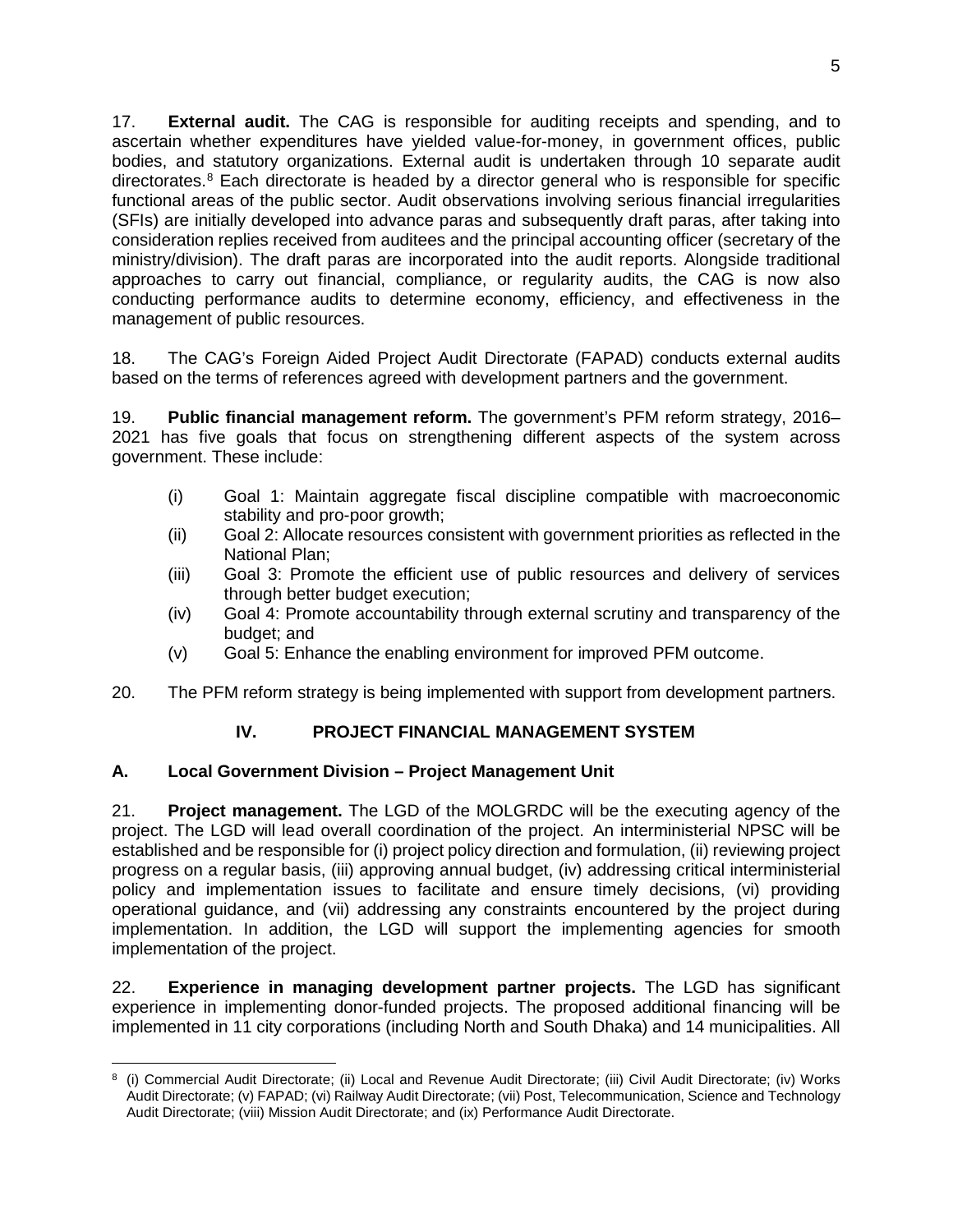city corporations have, through previous projects, experience in the management of disbursements from ADB and other development partners. Over the years, the management of LGD has gained sufficient experience in compliance with donor agencies' loan/grant covenants and procedures in terms of financial operations. The LGD is currently implementing similar projects.

23. **Staffing.** The application of the FMAQ revealed that the PMU lacks adequate finance staff. There is currently one deputy project director, one accounts officer, and one accountant in the PMU. The accountant handles both cashiering and recording functions, and internal control functions are inadequate. The financial management staffing should be strengthened by five additional staff: one senior accounts officer, one accounts officer, and three accountants. This would help to ensure effective financial management, including monitoring of expenditure and accounting of project funds, by enabling proper segregation of duties (cashiering, disbursing, monitoring, and record-keeping). The additional staffs must have relevant finance/accounting background and experience, preferably in urban PHC projects. Job descriptions should be prepared to include clearly defined duties, responsibilities, lines of supervision, and limits of authority.

24. Not only new staff, but also most of the existing financial management staff of the PMU require additional training specific to the government and ADB procedures. The latter should include ADB's loan administration procedures as per ADB's *Loan Disbursement Handbook* (2017, as amended from time to time), including withdrawal applications, statement of expenditures (SOE), and financial reporting. Implementing agency staff will be provided with training on financial and managerial accounting as well as on the preparation of SOEs and financial reports. The training should also cover the government's financial management regulations and reporting formats.

25. **Funds flow arrangement.** The proposed additional financing will follow the set procedures for fund disbursement under the ongoing third phase of Urban Primary Health Care Services Delivery Project as described in the project administration manual (PAM). The advance from ADB will be deposited in an advance account (in United States dollars) to be maintained by the PMU and used for the ADB loan portion of eligible cost of the project. The advance account funds will be released to a local currency bank account. The government counterpart contribution will be deposited in a separate bank account maintained in local currency. The PMU will disburse project expenditures from these accounts. Detailed fund flow procedures are given in the PAM.

26. **Accounting policies and procedures.** The project accounting policy and procedures will be in line with cash basis accounting as per the national accounting standard. While the government's revenue budget-supported expenditures are obligated, executed, monitored, and reported through IBAS++, development budget-supported expenditures (e.g., development partner-financed projects) are not yet covered by IBAS++. Each project would follow its own financial management mechanism, and only aggregated amounts will be recorded in IBAS++. Under the Urban Primary Health Care Services Delivery Project (2012–present), all financial and accounting data were manually maintained using a computerized spreadsheet program making reconciliation of the general ledger and subsidiary ledgers as well as preparation of financial reports a slow and cumbersome process. Especially, bank and cash records were not reconciled monthly, and unusual items were not in all cases properly recorded and authorized by the responsible officer. Due to this, the ongoing Urban Primary Health Care Services Delivery Project (2012–present) faced some challenges regarding reconciliation at the PMU level, and an FMM was therefore developed to guide financial management procedures. The FMM has been updated for the additional financing period, including to be consistent with the government's General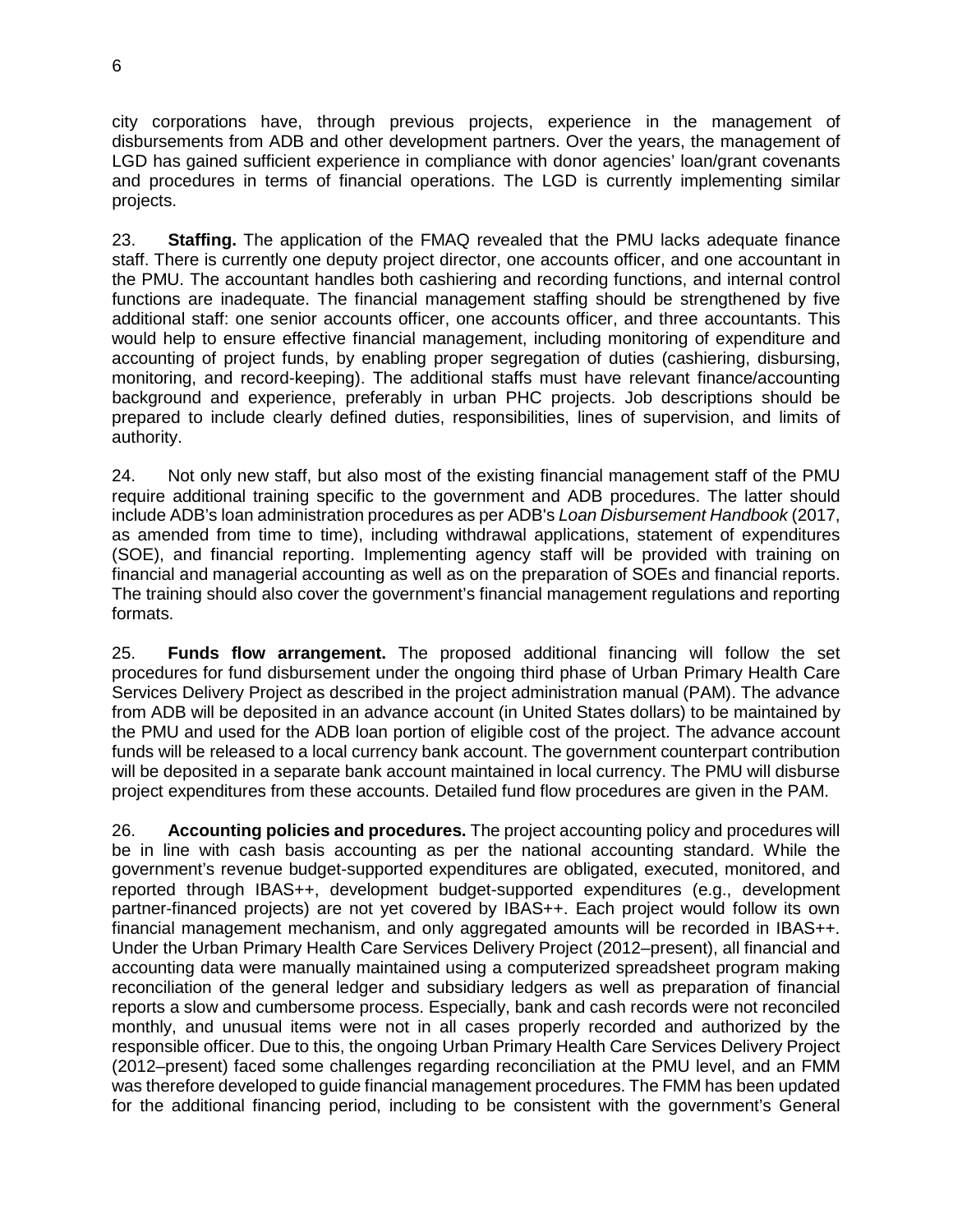#### Financial Rules.

27. The project will continue to apply the ongoing financial management system through computerization and streamlining of procedures. A financial management consultant will be hired to ensure proper adherence to the fiduciary and the risk requirements of ADB and the government, with proper chart of accounts, funds flow, disbursement procedures, and minimum required segregation of duties for improved transparency and accountability. The financial management consultant will also support the PMU in defining appropriate reporting templates for the PIUs and PANGOs to be more useful for management actions (e.g., financial data along with physical progress information). While implementing the new project, more advanced ULBs, mostly city corporations with recommendation of the project director and approval of the secretary of the LGD, will be given more responsibilities in financial management and procurement to build sustainable capacity to deliver urban PHC services. [9](#page-11-0) Such delegation of finance functions from the PMU to PIUs will require streamlined and clear policy guidelines on responsibility and authority. It is proposed that the PMU conduct biennial fiduciary reviews (BFRs) and submits the required documentation to ADB. The PIUs/implementing agencies will have full accountability for the delegated function with regular monitoring and post-audit by the PMU. Due to the delegated function, a regular monitoring function by the PMU is essential. The PIUs will be responsible for full financial recording and reporting for consolidation by the PMU.

28. **Segregation of duties.** LGD will ensure adequate segregation of duties, like in the ongoing project. Where the PMU's Administration and Training Unit issues the requisite for goods and service and custodian of assets, the Finance Unit will pay the bills for goods and services.

29. **Budget system.** The PMU will prepare the budget based on inputs from the PIUs and different units of the PMU. The PIUs will provide the actual needs of their own and PANGO costs. The PMU consolidates and forwards the budget to the LGD for further approval, following which it is sent to the MOF and Ministry of Planning for final approvals.

30. **Payments.** All payments will require adequate invoices with supporting documents and endorsement from the responsible departments.

31. **Cash and bank.** The project director of the PMU is the signatory of the bank account. The PMU maintains all records of the bank accounts, recording transaction of receipts, and payment to the suppliers, consultant, and contractors. Due to the shortage of manpower, the PMU is currently unable to conduct reconciliation monthly. As mentioned above, it is recommended that additional staff be engaged for the additional financing period.

32. **Safeguard of assets.** The LGD and the PMU maintain assets as per government rules. An asset register is available but not updated regularly.

33. **Internal audit.** Firstly, the LGD has an Internal Audit Department headed by a joint secretary (audit), with deputy secretary (audit), and other personnel. They review the PMU's responses to audit observations and send the recommendation to the FAPAD. Due to the PMU's delay in submitting the broad sheet reply for the most recent audit, it has no recent activity related to the project. Secondly, the project has conducted an independent internal audit in 2017 by a reputable accounting firm. Since the audit was only in the last year of the project, it is recommended that the additional financing make provisions for carrying out more frequent internal

<span id="page-11-0"></span> $\overline{a}$ <sup>9</sup> As per the Delegation of Financial Powers for Development Projects issued from the Ministry of Finance on 22 December 2004.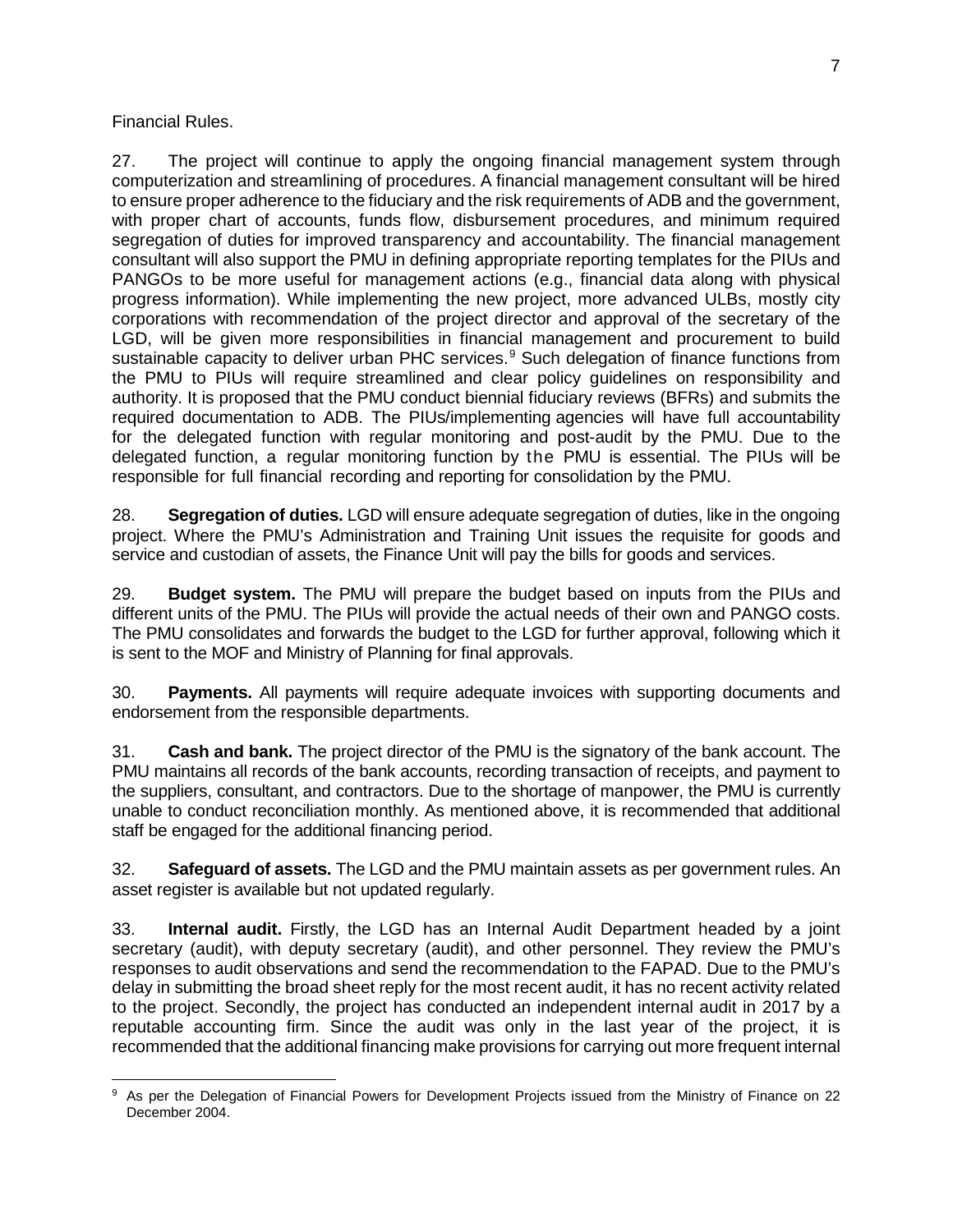audits such as the BFRs. These should cover the activities of the PMU, PIUs, and PANGOs. The BFRs may also review and monitor the settlement of external audit observations.

34. **External audit.** The CAG's FAPAD has the constitutional mandate to audit donor-funded project and related accounts, including all sub-accounts. The FAPAD has expertise regarding loan procedures and loan negation documents. It reviews compliance of actual procedures in relation to the approved loan agreements and reviews tax payments and disbursements.

35. During the Second Urban Primary Health Care Project (2005–2012), there were 67 audit observations, consisting of 23 SFIs (Part-A) and 44 ordinary observations (Part-B). As of November 2017, 20 SFIs and 44 ordinary observations had been resolved, i.e., there remain only three SFIs and 16 ordinary observations. The main reason for the delayed settlement of these observations was the absence of an effective mechanism to follow up on audit issues as well as late explanation from the project to the CAG/FAPAD on remedial actions initiated. In the ongoing Urban Primary Health Care Services Delivery Project from 2012–2013 to 2015–2016, there were 68 audit observations consisting of 16 SFIs and 52 ordinary observations, i.e., the relative share of SFIs has decreased (from 34% under the Second Urban Primary Health Care Project to 24% under the Urban Primary Health Care Services Delivery Project). The observations related mainly to internal control issues and non-compliance with financial rules, including irregular project fund transfer, cash payment instead of check payment, LGED service charge, inadequate transaction documentation, non-observance of delegation of financial power and authority, over-budget expenditures, inaccurate recording of financial transactions, and inappropriate procurement procedures. Some ordinary observations have been due to systemic issues that go beyond the control of the project, while the SFIs generally can be avoided by strengthening the financial management system for the proposed project. As of November 2017, all but two SFIs for 2012– 2013 to 2014–2015 have been resolved. Most, if not all, had been resolved after initial broadsheet reply. The 10 SFIs and 16 ordinary observations relating to 2015–2016 are yet to be settled since the audit report was only made available by the FAPAD in early 2017, i.e., the observations are now being reviewed by the project and will thereafter be discussed in tripartite meetings with the MOLGRDC and FAPAD.

36. **Reporting and monitoring.** All projects under implementation are under overall LGD supervision. Reports are prepared with details of physical progress and financial expenditures, comparing actual results with the budgets. The reports are reviewed in a monthly coordination meeting of the MOLGRDC. In addition, the Implementation Monitoring and Evaluation Division, Planning Commission, and the MOF monitor project progress.

37. During the implementation of Urban Primary Health Care Services Delivery Project (2012– present), delays in submission of the SOE to ADB was a major bottleneck as the financial reporting had several layers (from the PANGOs via PIUs to the PMU). Necessary reporting and monitoring features were not adequately built into the existing financial management systems of the implementing agencies for them to track the use of project proceeds by the PANGOs. Also, there were frequent delays in the payment release to the PANGOs due to the long approval process of payment requests.

38. **Information system.** The PMU uses Tally accounting system. As the PMU, PIUs, and PANGOs have already gained useful experience with the Tally accounting system, it is recommended to continue using Tally for additional financing period.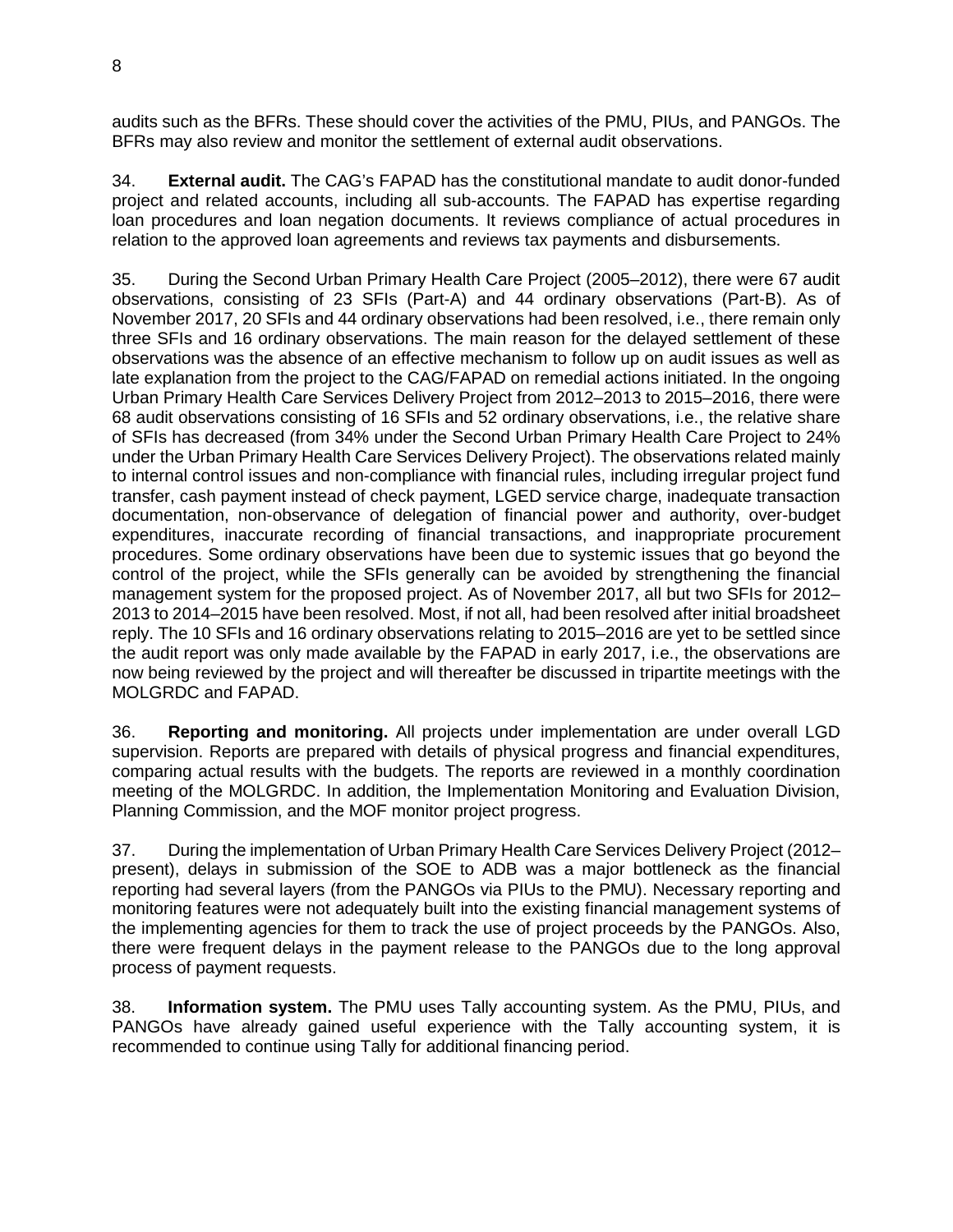#### <span id="page-13-0"></span>**B. City Corporations and Municipalities – Project Implementation Units**

39. **Project Management.** Additional financing for Urban Primary Health Care Services Delivery Project, including the PMU under the executing agency and PIUs under the implementing agencies and PANGOs, are covered by the financial rules issued by the MOF. The budgeting process is based on the annual implementation plan submitted by the PIUs, considering the budget guidelines issued by the executing agency. The PMU reviews the PIUs' budget and consolidates these into a project budget for approval by the LGD. In terms of recording expenditures, separate books of accounts are maintained by each PIU and PANGO. A quarterly disbursement report is submitted by each PANGO to the PIU, which is submitted, in turn, by the PIU to the PMU. The PIU staff are well-trained and organized to manage the project in the city corporations and municipalities.

40. **Experience in managing development partners' projects.** The proposed additional financing will be implemented in all 11 city corporations (including North and South Dhaka) and 14 selected municipalities. All existing 10 city corporations and four municipalities under the ongoing project have experience in the management of disbursements from ADB and other development partners that have previously implemented internationally-funded projects. Over the years, these city corporations and municipalities have gained sufficient experience in compliance with donor agencies' loan/grant covenants and procedures in terms of financial operations. City corporations and municipalities are currently implementing similar externally-funded projects.

41. **Staffing.** The finance and accounts sections of the city corporations and municipalities are adequately staffed given the current level of operations. In each PIU, the project provides for one additional accountant to review the PANGO invoices and day-to-day maintenance of the PIU accounts. Additional PIU staff, as well as existing staff require training on financial management, accounting system, and ADB loan disbursement guidelines.

42. **Accounting policies and procedures.** The city corporations and municipalities follow cash basis accounting procedures in accordance with the national accounting standards. They retain documentation as per government rules.

43. **Funds flow arrangement.** All the PIUs in the city corporations and municipalities will follow the set procedures for fund disbursement under the ongoing Urban Primary Health Care Services Delivery Project as described in the PAM.

44. **Segregation of duties.** City corporations and municipalities have adequate segregation of duties. The current PIUs of the ongoing project have clear segregation of duties that the program officer issues the request for goods and service and is custodian of assets, while the PIU accountant is charged with the payment of bills for goods and services.

45. **Budget system.** The Accounts Section in the city corporations and municipalities submits a consolidated budget to the Budget Committee/Finance and the relevant Standing Committee. The committee reviews the estimated budget and forwards it to the mayor for approval. After approval by the mayor, it is sent to the special budget meeting of the councilors. The budget as approved by the councilors and then submitted to the MOLGRDC for final approval.

46. **Payments.** All payments require adequate invoices with supporting documents and endorsement from the mayor.

47. **Cash and bank.** Mayors are the signatories of the bank account. The PIUs maintain all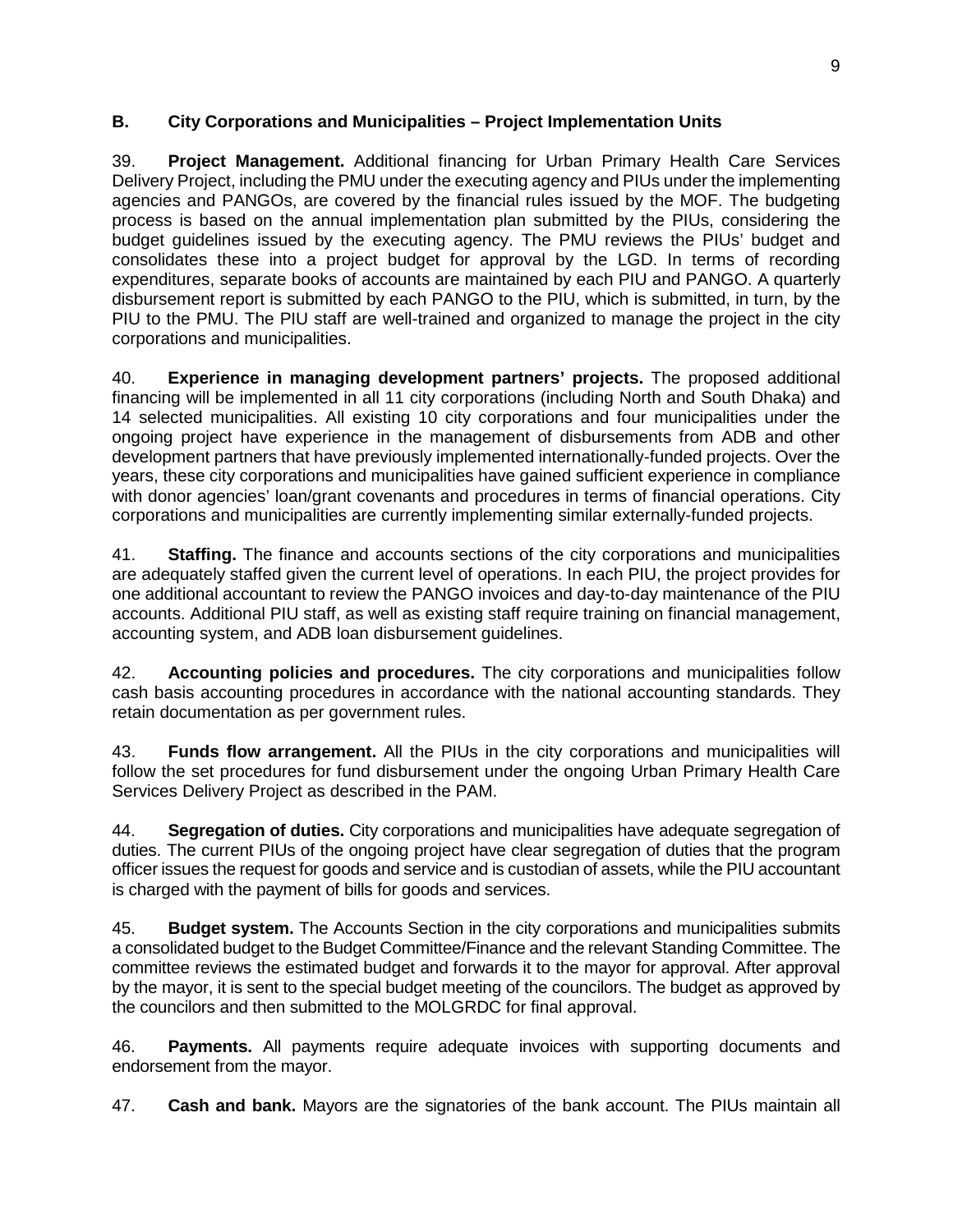records of bank accounts, and record transaction of receipts and payment to suppliers, consultant, and contractors.

48. **Safeguard of assets.** The PIUs maintain assets safeguard as per government rules. Assets registers are available although not updated regularly.

49. **Internal audit.** All city corporations have an internal audit unit but is not functioning at the project level due to lack of capacity. There is no internal audit unit in the municipalities. An Audit Standing Committee prepares the audit report which is submitted to the mayor. It is therefore recommended that independent BFRs are carried out by the project to assess financial transactions as well as to create awareness within the PIUs and PANGOs of the importance of minimizing risks.

50. **External audit.** The CAG's FAPAD is constitutionally mandated to conduct the external audit of donor-funded project and related accounts, including all sub-accounts. The FAPAD has expertise regarding loan procedures and loan negations documents, and it reviews compliance of actual procedures with loan agreements as well as tax payments and disbursements. The PIUs of city corporations and municipalities have expertise in managing such accounts.

51. **Reporting and monitoring.** All city corporations and municipalities prepare reports as per government rules. However, at the project-level, financial statements are prepared as per the national requirements. The accounting system is required to update and generate the integrated financial statement of each PIU.

52. **Information system.** The PIUs of city corporations and municipalities use the Tally accounting system. As the PMU, PIUs and PANGOs are already familiar with the Tally accounting system, it is recommended to continue using Tally throughout the additional financing period.

### <span id="page-14-0"></span>**C. Strengths**

- 53. The following strengths were identified based on the FMA:
	- (i) Most staff of the ongoing project are engaged on a long-term basis. The staff are dedicated for their respective areas, especially the finance and procurement units. The staff are well-informed about project management, budgeting, funds release procedures, etc.
	- (ii) The ongoing project developed an FMM which is also available to the PIUs and PANGOs. This system allows the PMU to prepare consolidated financial statements.
	- (iii) The LGD, LGED, and city corporations and municipalities are implementing several projects financed by development partners (ADB, World Bank, Japan International Cooperation Agency, and Deutsche Gesellschaft für Internationale Zusammenarbeit [GIZ]) and thus have experience with relevant financial management procedures.

#### <span id="page-14-1"></span>**D. Weaknesses**

- 54. Several weaknesses were identified during the FMA including:
	- (i) Internal audit is very weak and not available at the project-level, hence internal audit of all partnership areas is not carried out annually.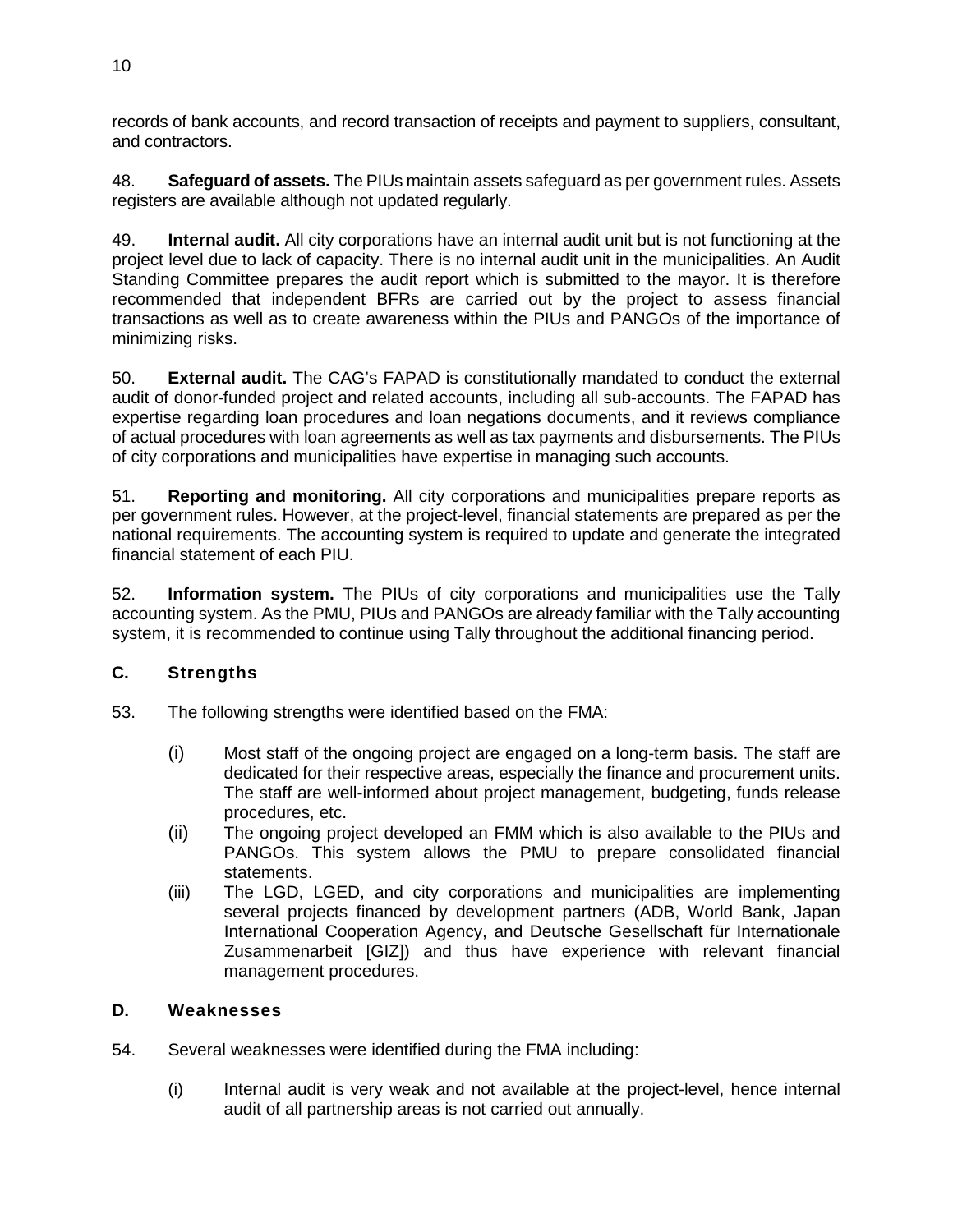- (ii) The PMU's Finance Unit has an insufficient number of staff.<br>(iii) The financial reporting procedures are weak.
- The financial reporting procedures are weak.

#### <span id="page-15-0"></span>**V. RISK ASSESSMENT**

55. The financial management, internal control, and risk assessment of the additional financing for Urban Primary Health Care Services Delivery Project examines two risk levels: inherent risk (risks that are inherent to the project focuses on rules and regulations, capacity building and country PFM system); and control risk (internal controls, accounting, financial reporting, auditing arrangements, etc.). The table below summarizes the identified risks and outlines proposed mitigation measures.

|                                                                                                                                                                                                | Risk Assessment a |                 | <b>Mitigation Measures / Risk</b> |                                                                                                                                                                                                                                                                                           |
|------------------------------------------------------------------------------------------------------------------------------------------------------------------------------------------------|-------------------|-----------------|-----------------------------------|-------------------------------------------------------------------------------------------------------------------------------------------------------------------------------------------------------------------------------------------------------------------------------------------|
| <b>Risk Description</b>                                                                                                                                                                        | Impact            | Likelihood      | <b>Assessment</b>                 | <b>Management Plan</b>                                                                                                                                                                                                                                                                    |
| Inherent Risk <sup>b</sup><br>А.                                                                                                                                                               |                   |                 |                                   |                                                                                                                                                                                                                                                                                           |
| <b>Country Specific - Weak</b><br>performance of 'External<br>Scrutiny and Audit'.                                                                                                             | Moderate          | Likely          | Moderate                          | Continuous dialogue<br>between ADB and the CAG<br>will focus on further<br>developing external audit<br>capacity.                                                                                                                                                                         |
| Entity-specific - Weak<br>internal audit.                                                                                                                                                      | Moderate          | Likely          | Moderate                          | Continuous dialogue<br>between ADB and the LGD<br>will focus on strengthening<br>the internal audit function.                                                                                                                                                                             |
| <b>Overall Inherent Risk</b>                                                                                                                                                                   |                   | <b>Moderate</b> |                                   |                                                                                                                                                                                                                                                                                           |
| Control Risk LGD-PMU <sup>c</sup><br>В.                                                                                                                                                        |                   |                 |                                   |                                                                                                                                                                                                                                                                                           |
| <b>Project Management</b><br>The PMU is charged with<br>overall control and<br>supervision of the project.                                                                                     | Low               | Less likely     | Low                               | The PMU will be assisted<br>through the engagement of<br>individual consultants.                                                                                                                                                                                                          |
| <b>Fund Flow</b><br>The LGD has administered<br>several ADB and other<br>externally-funded projects<br>without major problems, and<br>the PMU are acquainted with<br>funds release procedures. | Low               | Less Likely     | Low                               | No mitigation measures<br>required.                                                                                                                                                                                                                                                       |
| <b>Staffing</b><br>The PMU's Finance Unit is<br>insufficiently staffed for<br>expanded scope under<br>additional financing.                                                                    | Moderate          | Likely          | Moderate                          | Due to proposed expansion<br>of project coverage,<br>additional staff will be<br>engaged: one senior<br>accounts officer, one<br>accounts officer, and three<br>accountants. Also, an FM<br>consultant has been engaged<br>and training will be provided<br>to the PMU staff as relevant. |
| <b>Accounting policy and</b><br>procedure<br>The PMU follows national<br>accounting standards and<br>international financial<br>reporting standards.                                           | Low               | Likely          | Low                               | No mitigation measures<br>required.                                                                                                                                                                                                                                                       |

**Table 2: Financial Management and Internal Control Risk Assessment**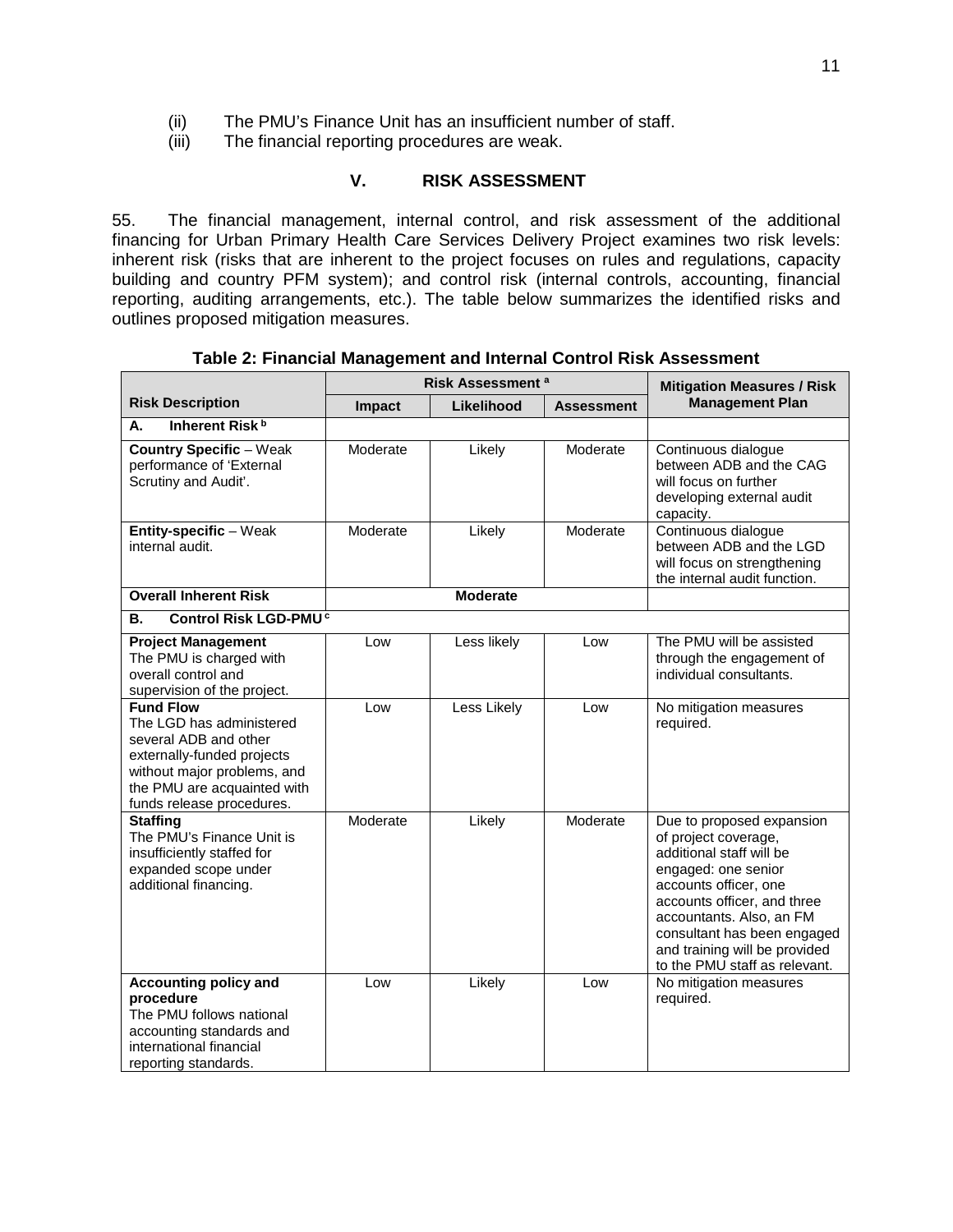|                                                                                                                                                              | Risk Assessment <sup>a</sup> |                 |                   | <b>Mitigation Measures / Risk</b>                                                                                                                                                                         |
|--------------------------------------------------------------------------------------------------------------------------------------------------------------|------------------------------|-----------------|-------------------|-----------------------------------------------------------------------------------------------------------------------------------------------------------------------------------------------------------|
| <b>Risk Description</b>                                                                                                                                      | <b>Impact</b>                | Likelihood      | <b>Assessment</b> | <b>Management Plan</b>                                                                                                                                                                                    |
| <b>Policies and procedure</b><br>The ongoing project has<br>developed an FM manual,<br>which has now been updated<br>for the additional financing<br>period. | Low                          | Less Likely     | Low               | The project has updated the<br>FM manual and will ensure it<br>is followed and applied.                                                                                                                   |
| <b>Cash and bank</b><br>Bank reconciliation is not<br>carried out monthly.                                                                                   | Moderate                     | Likely          | Moderate          | The engagement of<br>additional staff in the PMU's<br>Finance Unit will ensure that<br>reconciliation is carried out<br>as required.                                                                      |
| <b>Internal audit</b><br>The LGD has an internal audit<br>unit that supports the PMU to<br>reconcile audit observations<br>with the FAPAD.                   | Moderate                     | Likely          | Moderate          | Independent BFRs will be<br>carried out regularly.                                                                                                                                                        |
| <b>External audit</b><br>The FAPAD conducts<br>external audit. There are<br>several pending audit<br>observations in the ongoing<br>project.                 | Moderate                     | Likely          | Moderate          | The FAPAD will continue to<br>carry out external audits. The<br>FM consultant will support<br>the PMU in ensuring that<br>audit observations are settled<br>promptly.                                     |
| <b>Reporting and monitoring</b><br>The PMU and PIUs face<br>challenges in undertaking<br>comprehensive monthly and<br>quarterly financial reporting.         | Moderate                     | Likely          | Moderate          | The FM consultant will<br>support the PMU in preparing<br>financial reports on a timely<br>basis for the project. Also,<br>the Tally accounting software<br>will be customized for<br>reporting purposes. |
| <b>Information system</b><br>The Tally accounting software<br>is functioning.                                                                                | Low                          | Likely          | Low               | The PMU will ensure that the<br>Tally software maintenance<br>and service contract is in<br>place throughout the project<br>period.                                                                       |
| <b>Overall Control Risk</b>                                                                                                                                  |                              | <b>Moderate</b> |                   |                                                                                                                                                                                                           |
| City Corporations and Municipalities - PIU c<br>C.                                                                                                           |                              |                 |                   |                                                                                                                                                                                                           |
| <b>Project Management</b><br>The PMU has overall control<br>and supervision of partnership<br>areas of the CCMs.                                             | Low                          | Less likely     | Low               | The PIUs will be assisted by<br>the PMU as well as individual<br>consultants and firm<br>consultants.                                                                                                     |
| <b>Fund Flow</b><br>The PIUs of the CCMs are<br>implementing several<br>externally-funded projects<br>without any major problems.                            | Low                          | Less Likely     | Low               | No mitigation measures<br>required.                                                                                                                                                                       |
| <b>Staffing</b><br>Existing PIU staff are<br>experienced, but additional<br>staff as well as capacity<br>building is needed to further<br>strengthen FM.     | Moderate                     | Likely          | Moderate          | Additional staff as well as<br>training will be provided for<br>the PIUs.                                                                                                                                 |
| <b>Accounting policy and</b><br>procedure<br>The PIUs follow national<br>accounting standards and<br>requirements.                                           | Low                          | Likely          | Low               | No mitigation measures<br>required.                                                                                                                                                                       |
| <b>Cash and bank</b><br>Bank reconciliation is not                                                                                                           | Moderate                     | Likely          | Moderate          | The FM consultant of the<br>PMU will support the PIUs in                                                                                                                                                  |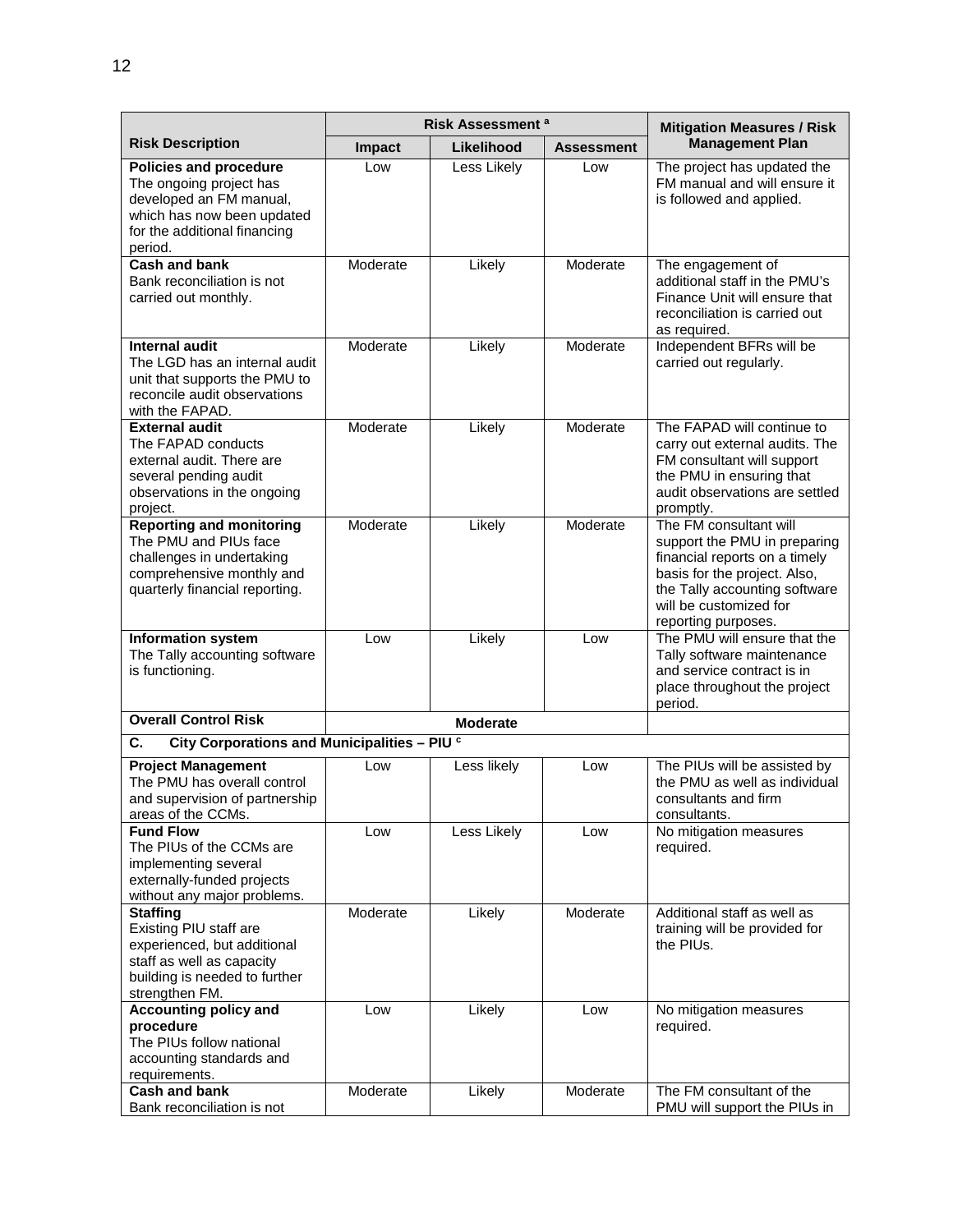|                                                                                                                                                                          | Risk Assessment <sup>a</sup> |                 | <b>Mitigation Measures / Risk</b> |                                                                                                                                                                                                            |
|--------------------------------------------------------------------------------------------------------------------------------------------------------------------------|------------------------------|-----------------|-----------------------------------|------------------------------------------------------------------------------------------------------------------------------------------------------------------------------------------------------------|
| <b>Risk Description</b>                                                                                                                                                  | Impact                       | Likelihood      | <b>Assessment</b>                 | <b>Management Plan</b>                                                                                                                                                                                     |
| carried out monthly.                                                                                                                                                     |                              |                 |                                   | undertaking monthly<br>reconciliation.                                                                                                                                                                     |
| Internal audit<br>Most CCs have an internal<br>audit unit, but these are not<br>functional due to low capacity.<br>Municipalities do not have an<br>internal audit unit. | Moderate                     | Likely          | Moderate                          | Independent BFR will be<br>carried out regularly.                                                                                                                                                          |
| <b>External audit</b><br>The FAPAD has a clear<br>assignment and adequate<br>capacity.                                                                                   | Low                          | Less Likely     | Low                               | External audits will be<br>conducted annually by<br>FAPAD.                                                                                                                                                 |
| <b>Reporting and monitoring</b><br>The PIUs have challenges in<br>undertaking comprehensive<br>monthly and quarterly<br>financial reporting.                             | Moderate                     | Likely          | Moderate                          | The FM consultant will<br>support the PIUs in preparing<br>financial reports on a timely<br>basis for the project. Also,<br>the Tally accounting software<br>will be customized for<br>reporting purposes. |
| <b>Information system</b><br>The Tally accounting software<br>is functioning.                                                                                            | Low                          | Likely          | Low                               | The PMU will ensure that the<br>maintenance and service<br>contract is in place<br>throughout the project period.                                                                                          |
| <b>Overall Control Risk</b>                                                                                                                                              |                              | <b>Moderate</b> |                                   |                                                                                                                                                                                                            |
| <b>Overall Risk</b>                                                                                                                                                      |                              | <b>Moderate</b> |                                   |                                                                                                                                                                                                            |

ADB = Asian Development Bank, BFR = biennial fiduciary review, CAG = Comptroller and Auditor General, CC = city corporation, CCM = city corporation and municipality, FAPAD = Foreign Aided Project Audit Directorate, FM = financial management, LGD = Local Government Division, PIU = project implementation unit, PMU = project management unit.

a Low, moderate, substantial, high. The assessment is based on the likelihood of occurrence and degree of impact.

 $<sup>b</sup>$  Inherent risk is the susceptibility of the FM systems to factors arising from the environment in which they operate,</sup> such as country- or sector-level rules and regulations as well as the entities' working environment (assuming absence of any counter-checks or internal controls).

 $c$  Project risk is the risk that the PIU accounting and internal control frameworks are inadequate to ensure subproject funds are used economically and efficiently and for the purpose intended, and that the use of funds is properly reported.

Source: Asian Development Bank.

#### <span id="page-17-0"></span>**VI. PROPOSED ACTION PLAN**

56. The proposed financial management action plan is outlined in Table 3 below.

| <b>SL</b>      | <b>Description</b>                                                                                            | <b>Time line</b>      | <b>Responsibility</b> |
|----------------|---------------------------------------------------------------------------------------------------------------|-----------------------|-----------------------|
|                | Recruiting additional staff for the PMU's Finance Unit.                                                       | By loan effectiveness | PMU/LGD               |
| $\mathcal{P}$  | Recruiting a FM consultant for the PMU.                                                                       | By loan effectiveness | <b>PMU/LGD</b>        |
| 3              | Recruiting additional FM support for new ULBs by<br>consulting firm.                                          | By loan effectiveness | <b>PMU/LGD</b>        |
| $\overline{4}$ | Providing training on Tally accounting software and FM<br>training to existing and new ULBs, PMU, and PANGOs. | Ongoing               | <b>PMU</b>            |
| 5              | Conducting training in ADB's procurement, FM, and<br>disbursement procedures and requirements.                | Ongoing               | PMU/ADB               |

#### **Table 3: Financial Management Action Plan**